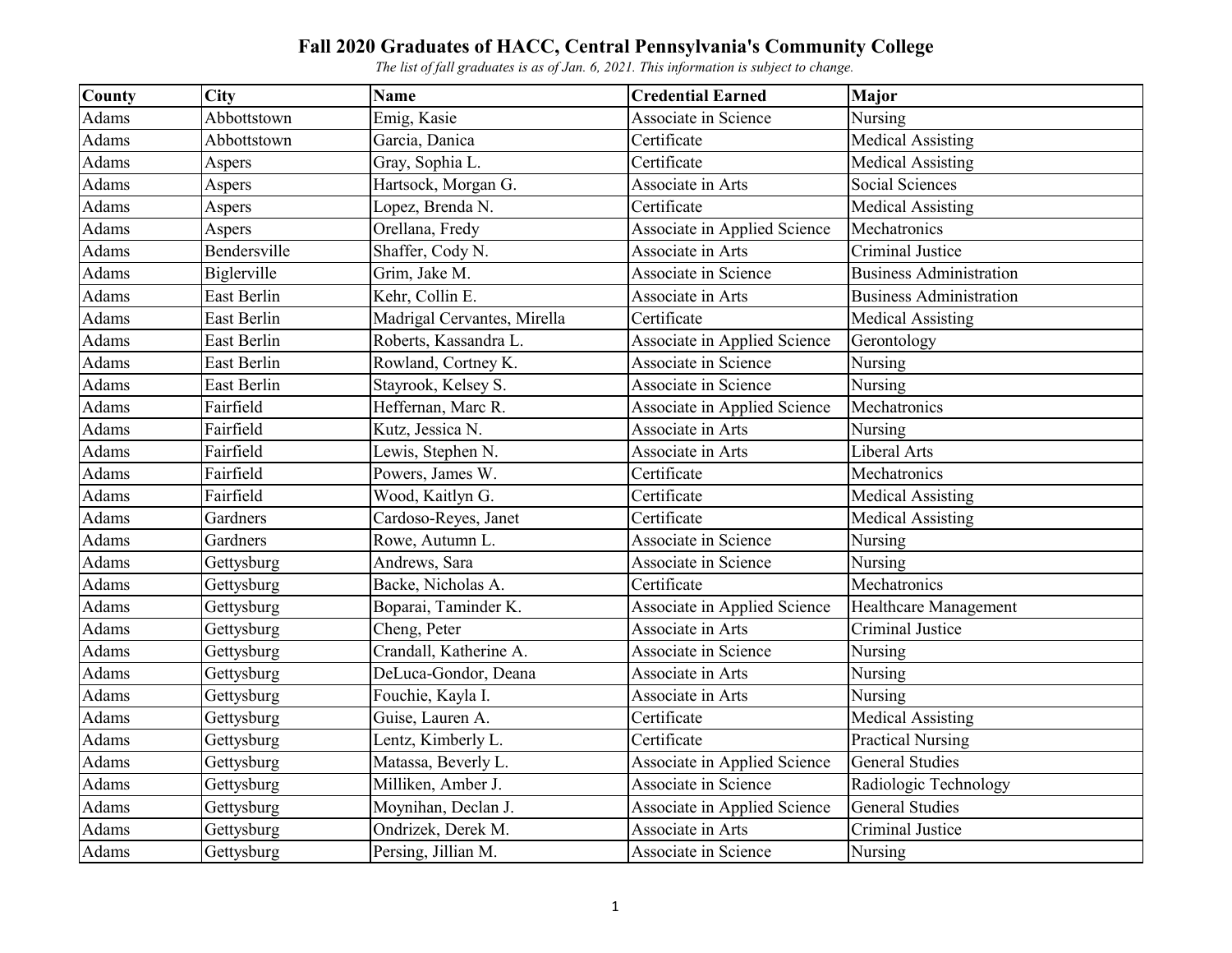| County       | <b>City</b>         | <b>Name</b>                | <b>Credential Earned</b>     | Major                               |
|--------------|---------------------|----------------------------|------------------------------|-------------------------------------|
| Adams        | Gettysburg          | Piper, Katherine A.        | Associate in Applied Science | <b>General Studies</b>              |
| Adams        | Gettysburg          | Puller, Heather            | Associate in Science         | Nursing                             |
| Adams        | Gettysburg          | Ratosky, Jessica L.        | Associate in Applied Science | <b>General Studies</b>              |
| Adams        | Gettysburg          | Rhodes, Fallon M.          | Associate in Applied Science | <b>Business</b>                     |
| Adams        | Gettysburg          | Sailors, Amelia M.         | Certificate                  | <b>Medical Assisting</b>            |
| Adams        | Gettysburg          | Vargas, Reyes              | Associate in Applied Science | <b>Automotive Technology</b>        |
| Adams        | Littlestown         | Brenneman, Francis S.      | Associate in Science         | Nursing                             |
| Adams        | Littlestown         | Hui, Kwai Ho               | Certificate                  | Professional Bookkeeping            |
| Adams        | Littlestown         | Long, Ian C.               | Associate in Applied Science | <b>General Studies</b>              |
| Adams        | Littlestown         | Meekins, Robert R.         | Associate in Applied Science | Mechatronics                        |
| Adams        | Littlestown         | Miller, Kevin              | Certificate                  | <b>Medical Assisting</b>            |
| Adams        | Littlestown         | Taylor, Nichole M.         | Associate in Arts            | Nursing                             |
| Adams        | Mcsherrystown       | Gomez, Bryanna             | Certificate                  | <b>Medical Assisting</b>            |
| Adams        | Mcsherrystown       | Lookenbill, Monica R.      | Certificate                  | Early Childhood Care & Education    |
| Adams        | New Oxford          | Abuzova, Tatyana           | Associate in Science         | Nursing                             |
| Adams        | New Oxford          | Garcia-Valenzuela, Jose A. | Associate in Applied Science | Mechatronics                        |
| Adams        | New Oxford          | Koontz, Scott W.           | Associate in Applied Science | <b>Computer Information Systems</b> |
| Adams        | New Oxford          | Kuhn, Brett A.             | Certificate                  | <b>Medical Assisting</b>            |
| Adams        | New Oxford          | Naylor, Kathy J.           | Associate in Applied Science | Early Care and Education            |
| Adams        | <b>York Springs</b> | Andrus, Kyrie              | Associate in Applied Science | <b>General Studies</b>              |
| Adams        | <b>York Springs</b> | Bergmann, Erika N.         | Associate in Science         | Nursing                             |
| Adams        | <b>York Springs</b> | Gomez, Lydia               | Associate in Arts            | <b>Business Administration</b>      |
| Adams        | <b>York Springs</b> | Mitchell, Joshua           | Associate in Applied Science | <b>Electrical Technology</b>        |
| Adams        | <b>York Springs</b> | Rangel, Jennifer           | Certificate                  | <b>Medical Assisting</b>            |
| Allegheny    | Pittsburgh          | Akyea, Bridget             | Certificate                  | Gerontology                         |
| Allegheny    | Pittsburgh          | Kirk, Patrick              | Associate in Applied Science | <b>General Studies</b>              |
| <b>Berks</b> | Bernville           | Crowley, Timothy M.        | Associate in Science         | <b>Business Administration</b>      |
| <b>Berks</b> | Kutztown            | Holowka, Kira              | Associate in Arts            | Health Care Management              |
| <b>Berks</b> | Laureldale          | Diaz, Deliana              | Associate in Applied Science | <b>General Studies</b>              |
| <b>Berks</b> | Reading             | Burkhart, Brianna A.       | Associate in Science         | <b>Business Administration</b>      |
| <b>Berks</b> | Reading             | Little, Aviance S.         | Associate in Science         | Nursing                             |
| <b>Berks</b> | Reading             | Njie, Mustapha             | Certificate                  | <b>Practical Nursing</b>            |
| <b>Berks</b> | Shillington         | Van Etten, Wendy L.        | Certificate                  | <b>Practical Nursing</b>            |
| <b>Berks</b> | Wernersville        | Neider, Randi M.           | Associate in Science         | Respiratory Therapist               |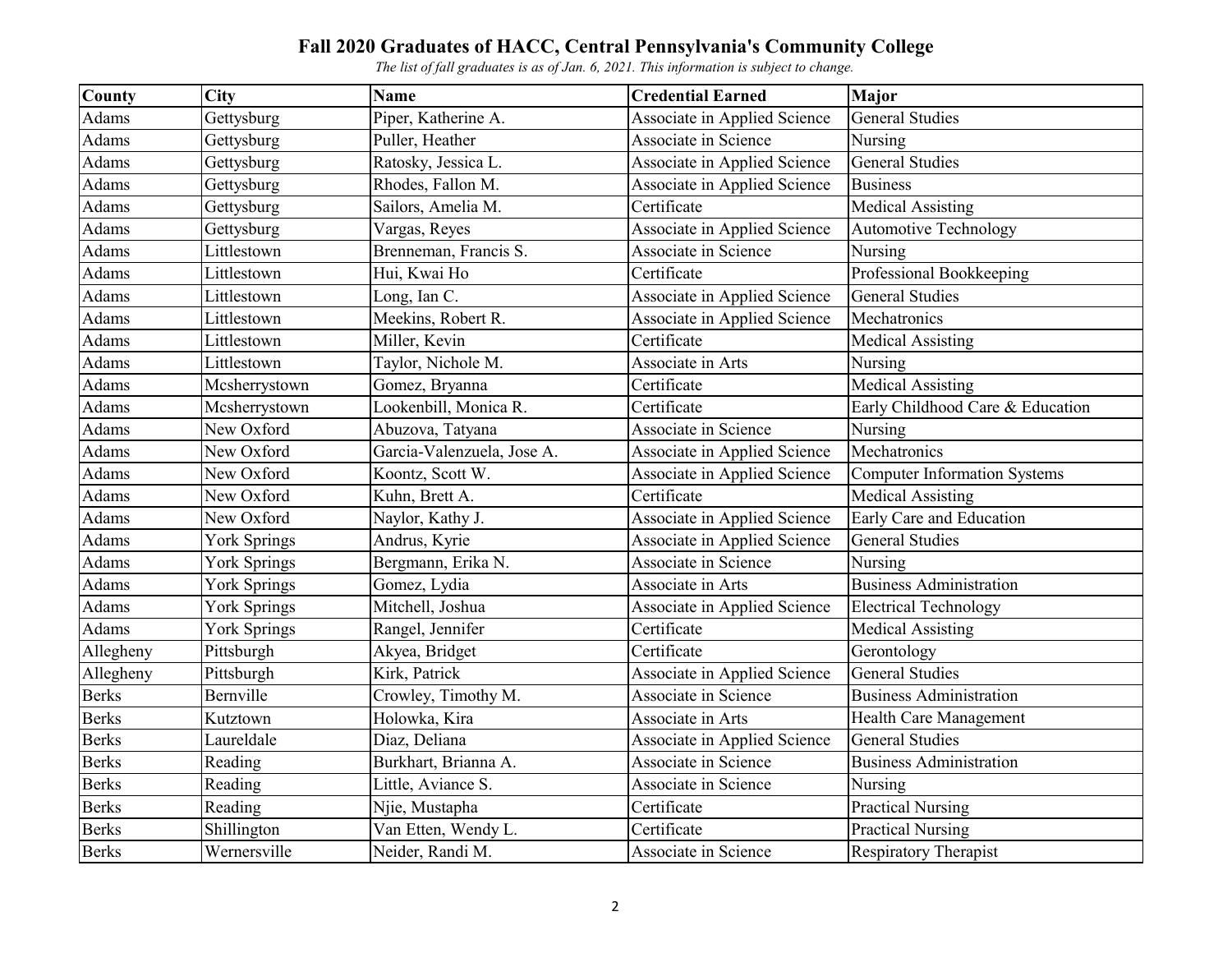| County     | <b>City</b>            | <b>Name</b>             | <b>Credential Earned</b>     | Major                                   |
|------------|------------------------|-------------------------|------------------------------|-----------------------------------------|
| Blair      | East Freedom           | Lytle, Bethany A.       | Associate in Applied Science | <b>Health Science</b>                   |
| Centre     | Bellefonte             | Zubick, Ashley          | Associate in Applied Science | <b>General Studies</b>                  |
| Chester    | Atglen                 | Johnson, Leah A.        | Associate in Science         | Nursing                                 |
| Chester    | Chesterbrook           | Shepherd, Kevin         | Associate in Arts            | <b>Business Administration</b>          |
| Chester    | Coatesville            | Kozluk, Michael N.      | Associate in Science         | Pre-Health Professions                  |
| Cumberland | <b>Boiling Springs</b> | Brenize, Linda M.       | Associate in Arts            | <b>General Studies</b>                  |
| Cumberland | <b>Boiling Springs</b> | Kennedy, Catherine      | Associate in Science         | <b>Business Administration</b>          |
| Cumberland | <b>Boiling Springs</b> | Morrison, Ashleigh F.   | Certificate                  | <b>Practical Nursing</b>                |
| Cumberland | <b>Boiling Springs</b> | Slaybaugh, Robert W.    | Associate in Applied Science | <b>Music Business</b>                   |
| Cumberland | Camp Hill              | Abdille, Ali H.         | Associate in Arts            | Social Sciences                         |
| Cumberland | Camp Hill              | Acker, Nicole           | Associate in Applied Science | <b>Business</b>                         |
| Cumberland | Camp Hill              | Ali, Avery Y.           | Associate in Applied Science | <b>General Studies</b>                  |
| Cumberland | Camp Hill              | Clark, Carly S.         | Certificate                  | <b>Practical Nursing</b>                |
| Cumberland | Camp Hill              | Dunleavy, Thomas L.     | Certificate                  | <b>Building Construction Management</b> |
| Cumberland | Camp Hill              | Hemler, Annmarie E.     | Associate in Arts            | Nursing                                 |
| Cumberland | Camp Hill              | Herr, Melinda M.        | Associate in Arts            | Gerontology                             |
| Cumberland | Camp Hill              | Laessig, Ian D.         | Associate in Science         | <b>Business Administration</b>          |
| Cumberland | Camp Hill              | Law, Ashley N.          | Certificate                  | <b>Practical Nursing</b>                |
| Cumberland | Camp Hill              | Locke, Valerie          | Associate in Arts            | Early Education - Elementary Education  |
| Cumberland | Camp Hill              | Lovejoy, Jesse          | Associate in Arts            | Criminal Justice                        |
| Cumberland | Camp Hill              | Marroquin, Sarah        | Associate in Applied Science | <b>Business</b>                         |
| Cumberland | Camp Hill              | Massaro, Anthony A.     | Associate in Applied Science | Web Development & Design                |
| Cumberland | Camp Hill              | Muschara, Tyler K.      | Associate in Applied Science | <b>Building Construction Management</b> |
| Cumberland | Camp Hill              | Muschara, Tyler K.      | Diploma                      | Architecture                            |
| Cumberland | Camp Hill              | Muschara, Tyler K.      | Certificate                  | <b>Building Construction Management</b> |
| Cumberland | Camp Hill              | Orfitelli, Cristina M.  | Certificate                  | <b>Practical Nursing</b>                |
| Cumberland | Camp Hill              | Roane-Hopkins, Grace S. | Associate in Science         | Nursing                                 |
| Cumberland | Camp Hill              | Rokowski, Megan C.      | Associate in Applied Science | <b>Business</b>                         |
| Cumberland | Camp Hill              | Rutherford, Kimberly    | Certificate                  | Paralegal Studies                       |
| Cumberland | Camp Hill              | Sheesley, Dominique P.  | Associate in Arts            | Nursing                                 |
| Cumberland | Camp Hill              | Vaughn, Felicia R.      | Associate in Science         | Communication                           |
| Cumberland | Carlisle               | Bender, Justin R.       | Associate in Arts            | Web Development & Design                |
| Cumberland | Carlisle               | Bisker, Megan D.        | Associate in Science         | Nursing                                 |
| Cumberland | Carlisle               | Erney, Quinn            | Associate in Applied Science | <b>General Studies</b>                  |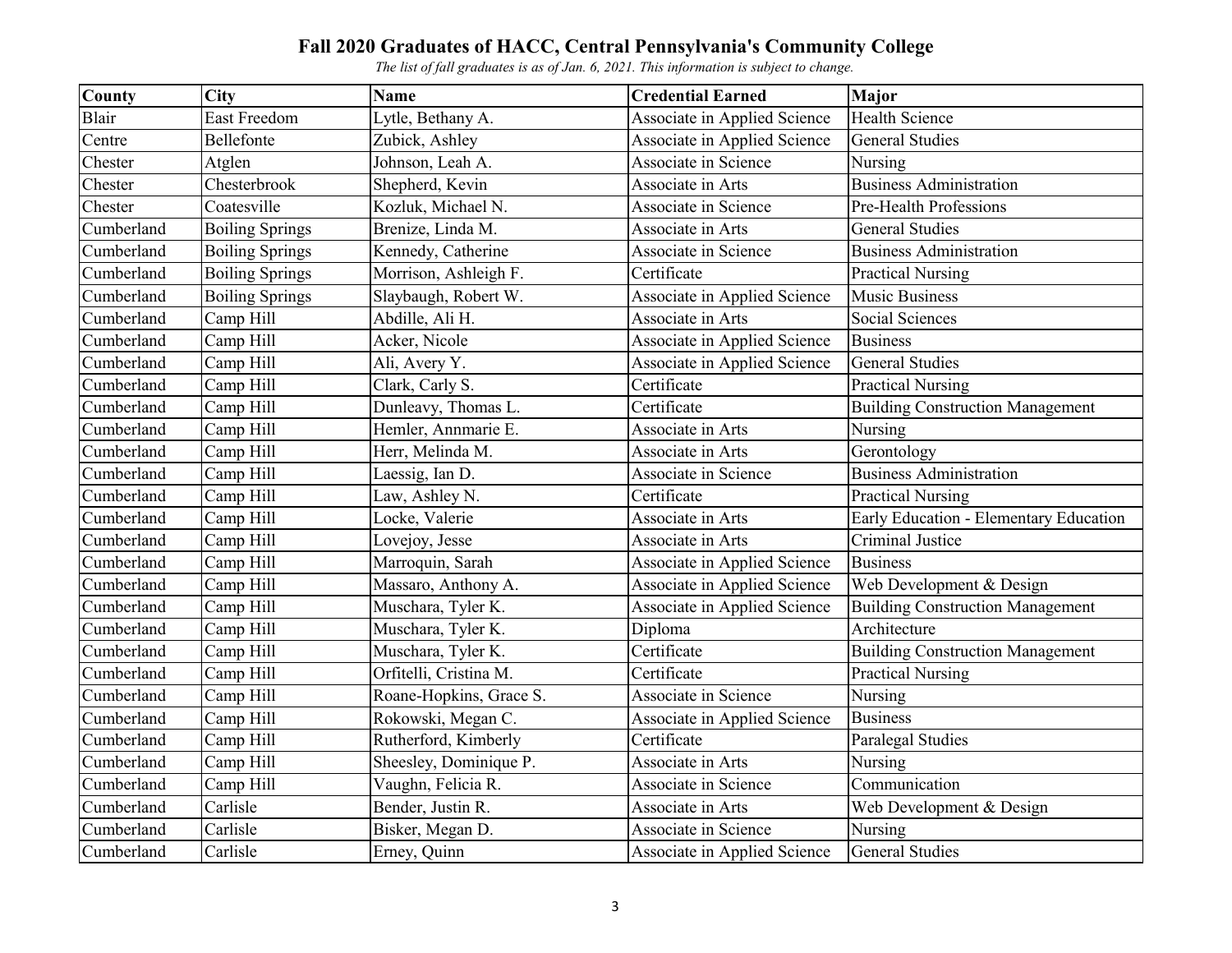| <b>County</b> | <b>City</b>   | <b>Name</b>                    | <b>Credential Earned</b>     | <b>Major</b>                        |
|---------------|---------------|--------------------------------|------------------------------|-------------------------------------|
| Cumberland    | Carlisle      | Feaser, Nathan C.              | Associate in Science         | Mechanical Engineering Technology   |
| Cumberland    | Carlisle      | Herring, Daniel G.             | Associate in Applied Science | Computer Networking Technology      |
| Cumberland    | Carlisle      | Hoover, Elizabeth J.           | Certificate                  | <b>Practical Nursing</b>            |
| Cumberland    | Carlisle      | Jones, Desire E.               | Associate in Arts            | <b>Business Management</b>          |
| Cumberland    | Carlisle      | King, Coral M.                 | Associate in Science         | Respiratory Therapist               |
| Cumberland    | Carlisle      | Kramer, Jessica L.             | Associate in Applied Science | <b>General Studies</b>              |
| Cumberland    | Carlisle      | Lane, Taylor L.                | Associate in Applied Science | Paralegal Studies                   |
| Cumberland    | Carlisle      | Lehman, Shaylee D.             | Certificate                  | <b>Medical Assisting</b>            |
| Cumberland    | Carlisle      | Monahan-Donnelly, Elizabeth A. | Associate in Arts            | Liberal Arts                        |
| Cumberland    | Carlisle      | Monahan-Donnelly, Elizabeth A. | Certificate                  | Gerontology                         |
| Cumberland    | Carlisle      | Ouaffai, Laila                 | Associate in Arts            | Nursing                             |
| Cumberland    | Carlisle      | Palm, Tammy L.                 | Associate in Arts            | Health Care Management              |
| Cumberland    | Carlisle      | Pfarr, Michael C.              | Associate in Applied Science | <b>Industrial Technology</b>        |
| Cumberland    | Carlisle      | Raudabaugh, Michael L.         | Certificate                  | Welding                             |
| Cumberland    | Carlisle      | Rossi, Amanda                  | Associate in Applied Science | Healthcare Management               |
| Cumberland    | Carlisle      | Schwartz, Lilianne M.          | Associate in Science         | Nursing                             |
| Cumberland    | Carlisle      | Sejmenovic, Bego               | Associate in Arts            | Police Science                      |
| Cumberland    | Carlisle      | Shade, Tamara                  | Associate in Arts            | <b>Computer Information Systems</b> |
| Cumberland    | Carlisle      | Snyder, Cindy L.               | Associate in Applied Science | <b>Human Services</b>               |
| Cumberland    | Carlisle      | Velez-Gonzalez, Grisleifthy    | Certificate                  | <b>Baking and Pastry Arts</b>       |
| Cumberland    | Enola         | Brown, Olivia V.               | Certificate                  | Paralegal Studies                   |
| Cumberland    | Enola         | Fanelli, Dominic C.            | Associate in Arts            | Police Science                      |
| Cumberland    | Enola         | Gochenour, Casey E.            | Associate in Science         | Nursing                             |
| Cumberland    | Enola         | Hawk, Siera L.                 | Associate in Science         | <b>Business Administration</b>      |
| Cumberland    | Enola         | O'Connor, Evan                 | Associate in Science         | <b>Business Administration</b>      |
| Cumberland    | Enola         | Preston, Steven A.             | Associate in Applied Science | <b>HVAC</b>                         |
| Cumberland    | Enola         | Schmeltz, Caitlin N.           | Associate in Applied Science | <b>General Studies</b>              |
| Cumberland    | Enola         | Shepler, Emma E.               | Associate in Arts            | Criminal Justice                    |
| Cumberland    | Enola         | Shershun, Diana V.             | Associate in Applied Science | <b>General Studies</b>              |
| Cumberland    | Enola         | Wevodau, Matthew T.            | Associate in Applied Science | Police Science                      |
| Cumberland    | Enola         | Wilson, Joseph E.              | Associate in Arts            | <b>Computer Information Systems</b> |
| Cumberland    | Lemoyne       | Lackey, Zoe B.                 | Associate in Science         | <b>Business Administration</b>      |
| Cumberland    | Lemoyne       | Schreffler, Calli N.           | Associate in Applied Science | <b>General Studies</b>              |
| Cumberland    | Mechanicsburg | Barry, Kylan L.                | Associate in Arts            | <b>General Studies</b>              |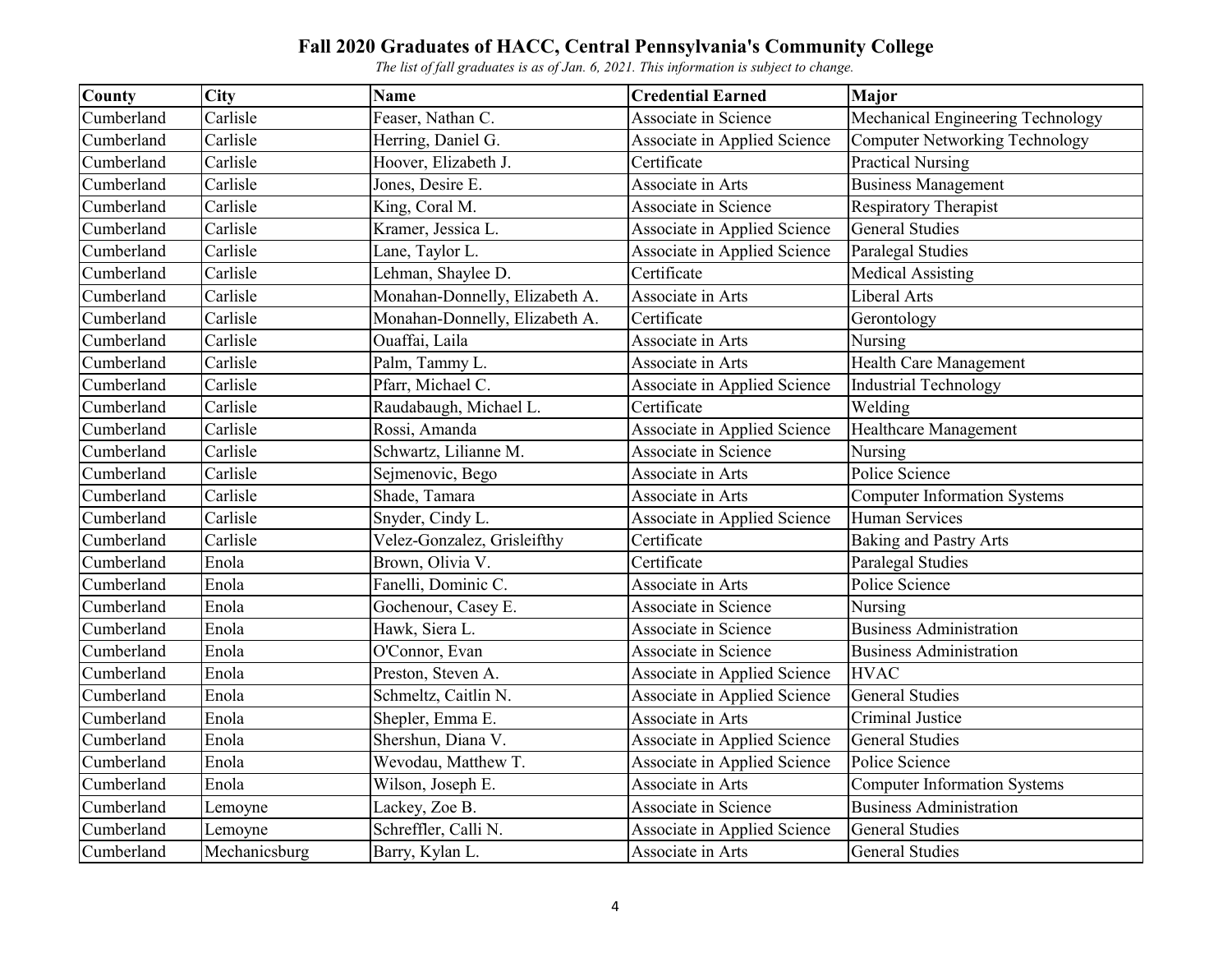| County     | <b>City</b>   | <b>Name</b>            | <b>Credential Earned</b>            | Major                                 |
|------------|---------------|------------------------|-------------------------------------|---------------------------------------|
| Cumberland | Mechanicsburg | Battaglia, Anthony M.  | Associate in Applied Science        | <b>General Studies</b>                |
| Cumberland | Mechanicsburg | Bonetti, Chelsea       | Certificate                         | <b>Paralegal Studies</b>              |
| Cumberland | Mechanicsburg | Brevig, Chayce R.      | Associate in Applied Science        | <b>Industrial Technology</b>          |
| Cumberland | Mechanicsburg | Bustamante, Stephanie  | Associate in Science                | Nursing                               |
| Cumberland | Mechanicsburg | Campbell, China M.     | Associate in Applied Science        | <b>General Studies</b>                |
| Cumberland | Mechanicsburg | Clarke, Ryan E.        | <b>Associate in Applied Science</b> | <b>Computer Networking Technology</b> |
| Cumberland | Mechanicsburg | Cohn, Ethan            | Associate in Applied Science        | <b>Industrial Technology</b>          |
| Cumberland | Mechanicsburg | Cohn, Ethan            | Certificate                         | Welding                               |
| Cumberland | Mechanicsburg | Craine, Connor J.      | Associate in Applied Science        | Web Development & Design              |
| Cumberland | Mechanicsburg | Diller, Alicia L.      | Associate in Arts                   | Gerontology                           |
| Cumberland | Mechanicsburg | El Atieh, Nicolas E.   | Certificate                         | <b>Electrical Technology</b>          |
| Cumberland | Mechanicsburg | Evans, Jennifer B.     | Certificate                         | Paralegal Studies                     |
| Cumberland | Mechanicsburg | Fenicle, Devon P.      | Associate in Science                | Respiratory Therapist                 |
| Cumberland | Mechanicsburg | Ford, Nick R.          | Certificate                         | Welding                               |
| Cumberland | Mechanicsburg | Fry, Lauren            | Associate in Science                | Nursing                               |
| Cumberland | Mechanicsburg | Gelbaugh, Zoe T.       | Associate in Science                | Nursing                               |
| Cumberland | Mechanicsburg | Glassmyer, Eric        | Associate in Applied Science        | Mechatronics                          |
| Cumberland | Mechanicsburg | Hammou, Abderrazak     | Certificate                         | <b>HVAC</b>                           |
| Cumberland | Mechanicsburg | Harrington, Bradley    | Associate in Science                | Respiratory Therapist                 |
| Cumberland | Mechanicsburg | Houck, Daniel S.       | Associate in Arts                   | Liberal Arts                          |
| Cumberland | Mechanicsburg | Hurlbut, Abigail R.    | Associate in Science                | Mechanical Engineering Technology     |
| Cumberland | Mechanicsburg | Lehman, Gabrielle M.   | Associate in Science                | Radiologic Technology                 |
| Cumberland | Mechanicsburg | Levan, Isabel S.       | Associate in Science                | Nursing                               |
| Cumberland | Mechanicsburg | Lint, Dillon J.        | Associate in Arts                   | <b>Computer Information Systems</b>   |
| Cumberland | Mechanicsburg | Luley, Anne C.         | Certificate                         | Gerontology                           |
| Cumberland | Mechanicsburg | Mancuso, Everly A.     | Associate in Arts                   | Early Care and Education              |
| Cumberland | Mechanicsburg | McGuigan, Caley A.     | Associate in Applied Science        | <b>General Studies</b>                |
| Cumberland | Mechanicsburg | Motter, Valerie A.     | Associate in Science                | <b>Business Administration</b>        |
| Cumberland | Mechanicsburg | Oswald, Cathy L.       | Certificate                         | <b>Medical Assisting</b>              |
| Cumberland | Mechanicsburg | Powell, Emily B.       | Associate in Science                | Nursing                               |
| Cumberland | Mechanicsburg | Radle, Alexandria N.   | Associate in Science                | Nursing                               |
| Cumberland | Mechanicsburg | Ralls McElhare, Rachel | Associate in Applied Science        | <b>General Studies</b>                |
| Cumberland | Mechanicsburg | Shearer, Kyrsten A.    | Associate in Science                | Nursing                               |
| Cumberland | Mechanicsburg | Sowers, Shannah A.     | Associate in Applied Science        | <b>General Studies</b>                |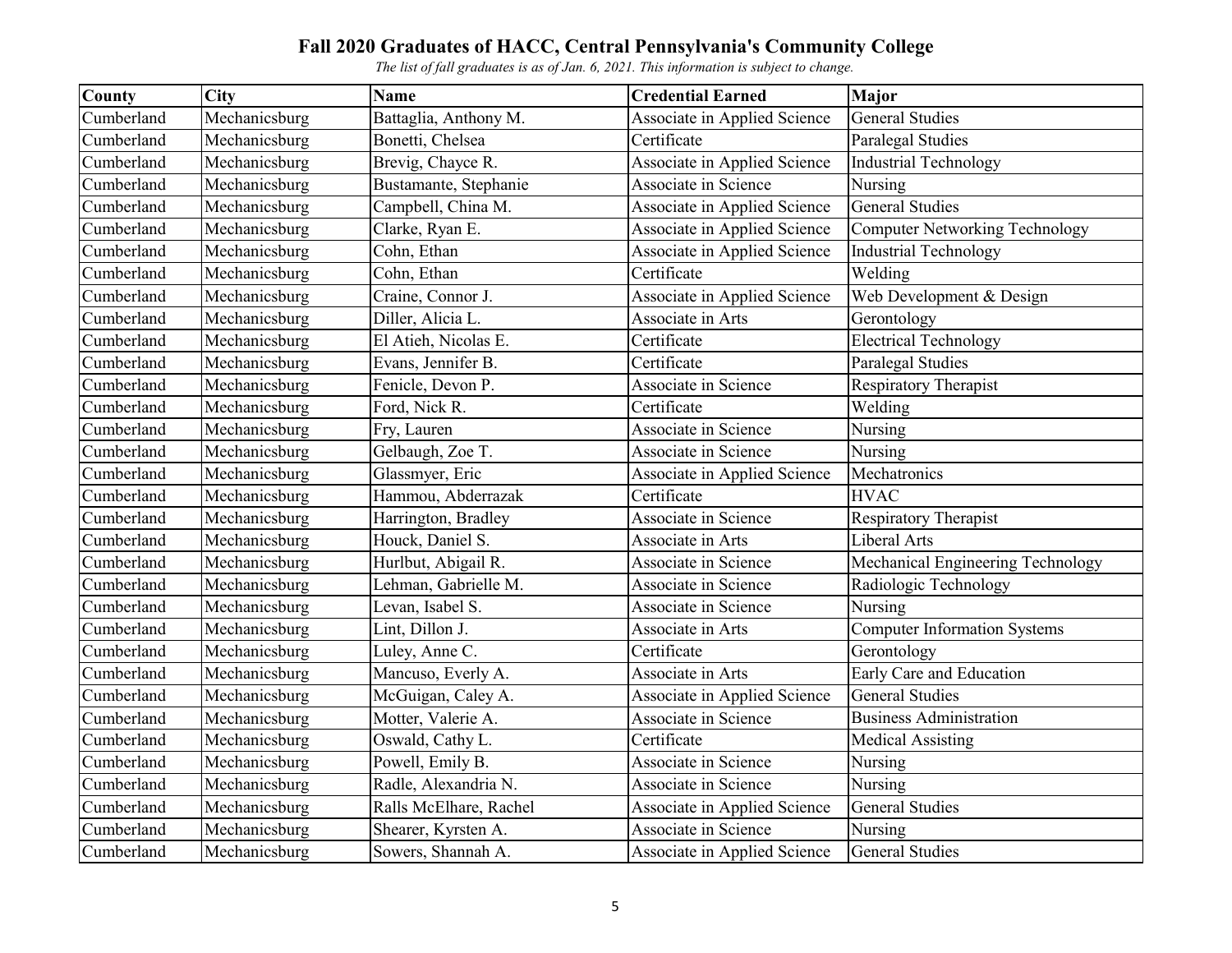| County     | <b>City</b>                | <b>Name</b>                        | <b>Credential Earned</b>     | Major                                   |
|------------|----------------------------|------------------------------------|------------------------------|-----------------------------------------|
| Cumberland | Mechanicsburg              | Thompson, Joshua A.                | Certificate                  | Welding                                 |
| Cumberland | Mechanicsburg              | Toth, Anna E.                      | Associate in Applied Science | <b>Computer Information Systems</b>     |
| Cumberland | Mechanicsburg              | Turner, Tanaja                     | Associate in Applied Science | <b>General Studies</b>                  |
| Cumberland | Mechanicsburg              | Weiand, Jacob W.                   | Associate in Applied Science | <b>General Studies</b>                  |
| Cumberland | Mechanicsburg              | Whaley, Kristina                   | Associate in Arts            | Web Development & Design                |
| Cumberland | Mechanicsburg              | Whitsel, Michael J.                | Associate in Applied Science | <b>General Studies</b>                  |
| Cumberland | Mechanicsburg              | Wiechelt, Thomas F.                | Certificate                  | <b>HVAC</b>                             |
| Cumberland | Mechanicsburg              | Zeigler, Jesse A.                  | Associate in Applied Science | <b>Computer Networking Technology</b>   |
| Cumberland | <b>Mount Holly Springs</b> | Gelsinger, Levi                    | Associate in Applied Science | <b>Computer Networking Technology</b>   |
| Cumberland | <b>Mount Holly Springs</b> | Rubert, Adam M.                    | Associate in Arts            | <b>Business Administration</b>          |
| Cumberland | <b>Mount Holly Springs</b> | Salisbury, Aleasha M.              | Associate in Applied Science | <b>General Studies</b>                  |
| Cumberland | New Cumberland             | Foltz, Dakota J.                   | Associate in Science         | Radiologic Technology                   |
| Cumberland | New Cumberland             | Giboyeaux, Joyce                   | Associate in Science         | <b>Business Administration</b>          |
| Cumberland | New Cumberland             | Lauber, Gina M.                    | Associate in Science         | Nursing                                 |
| Cumberland | New Cumberland             | Mickel, Seth A.                    | Associate in Applied Science | <b>General Studies</b>                  |
| Cumberland | New Cumberland             | Mummert, Christopher D.            | Associate in Applied Science | <b>Building Construction Management</b> |
| Cumberland | New Cumberland             | Mummert, Christopher D.            | Diploma                      | Architecture                            |
| Cumberland | New Cumberland             | Stonfer, Kirstin L.                | Associate in Science         | Radiologic Technology                   |
| Cumberland | New Cumberland             | Torres, Anahis                     | Certificate                  | <b>Medical Assisting</b>                |
| Cumberland | New Cumberland             | Wintermyer, Tucker G.              | Associate in Science         | Nursing                                 |
| Cumberland | Newburg                    | McQuiston, Katelyn                 | <b>Associate in Science</b>  | Respiratory Therapist                   |
| Cumberland | Newville                   | Findley, Rachael A.                | Associate in Science         | Nursing                                 |
| Cumberland | Newville                   | Long, Catrina E.                   | Associate in Science         | Nursing                                 |
| Cumberland | Newville                   | Miller, Taylor E.                  | Associate in Science         | Nursing                                 |
| Cumberland | Shippensburg               | Cleary, Kelsey S.                  | Certificate                  | <b>Medical Assisting</b>                |
| Cumberland | Shippensburg               | Gleim, Amber L.                    | Associate in Applied Science | <b>Business</b>                         |
| Cumberland | Shippensburg               | McCullough-Ghigliotti, Jennifer A. | Associate in Science         | Nursing                                 |
| Cumberland | Shippensburg               | Ridler, Bailey A.                  | Certificate                  | Welding                                 |
| Cumberland | Shippensburg               | Rorke, Jessica G.                  | Associate in Applied Science | Admin Office Management                 |
| Cumberland | Shippensburg               | Tran, Dat N.                       | Diploma                      | <b>HVAC</b>                             |
| Cumberland | Shiremanstown              | Dayton, Brittney M.                | Associate in Science         | Respiratory Therapist                   |
| Cumberland | <b>Walnut Bottom</b>       | Chilson, Holli A.                  | Associate in Arts            | Police Science                          |
| Cumberland | Wormleysburg               | Monje, Yamil                       | Certificate                  | <b>Medical Assisting</b>                |
| Dauphin    | Dauphin                    | Heck, Ashley N.                    | Associate in Science         | Nursing                                 |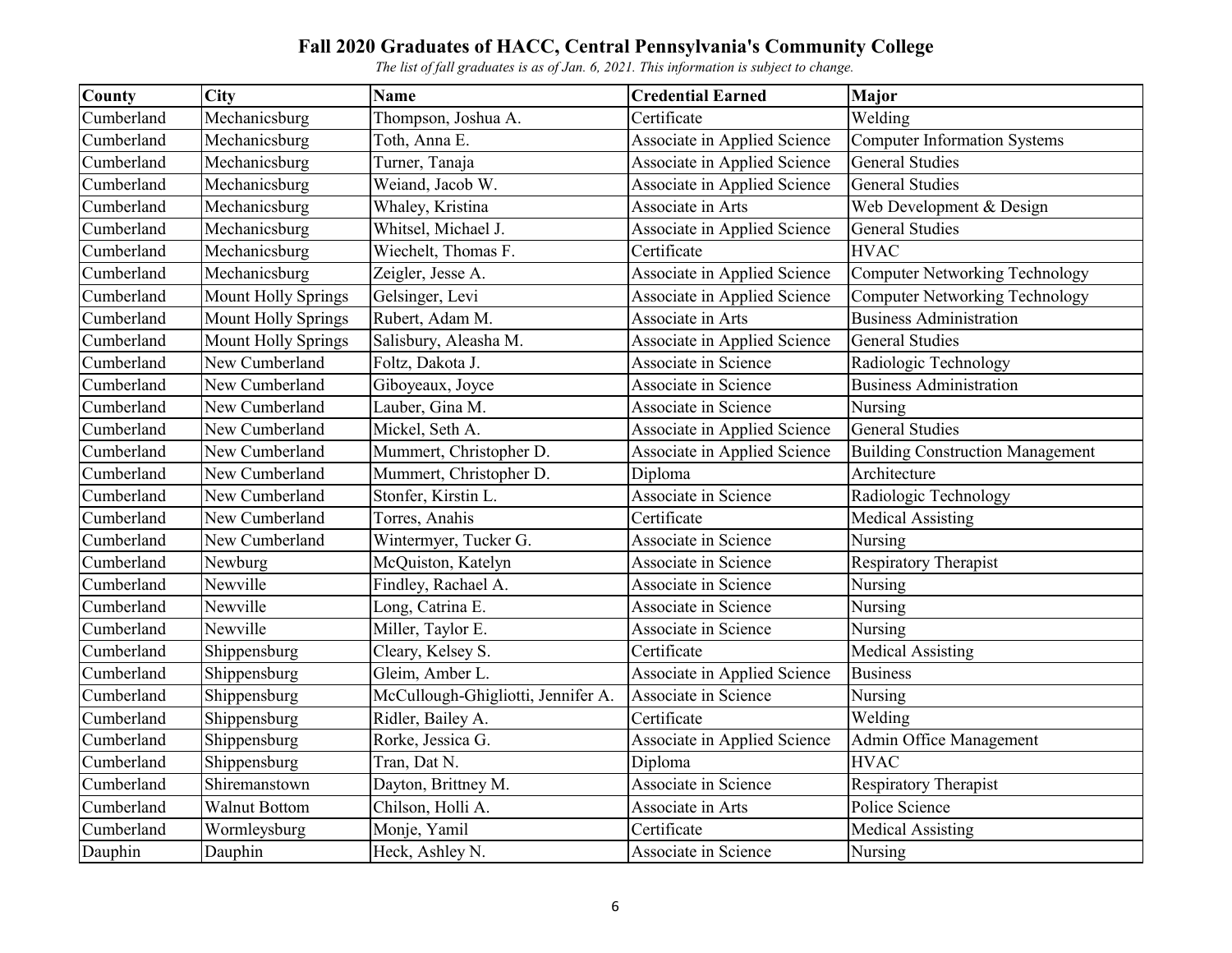| County  | <b>City</b>    | <b>Name</b>               | <b>Credential Earned</b>     | Major                                  |
|---------|----------------|---------------------------|------------------------------|----------------------------------------|
| Dauphin | Dauphin        | Tressler, Connor I.       | Associate in Applied Science | Police Science                         |
| Dauphin | Elizabethville | Hoffman, Logan D.         | Associate in Applied Science | <b>Industrial Technology</b>           |
| Dauphin | Halifax        | Carvell, Delaina J.       | Associate in Applied Science | <b>General Studies</b>                 |
| Dauphin | Halifax        | Kocher, Colleen M.        | Associate in Arts            | Health Care Management                 |
| Dauphin | Halifax        | Lebo, Morgan M.           | Associate in Arts            | Early Education - Elementary Education |
| Dauphin | Halifax        | Lower, Brieann N.         | Associate in Arts            | Criminal Justice                       |
| Dauphin | Halifax        | Meko, Tara N.             | Associate in Science         | Radiologic Technology                  |
| Dauphin | Halifax        | Mills, Joanna S.          | Associate in Science         | Nursing                                |
| Dauphin | Halifax        | Platt, David S.           | Associate in Applied Science | <b>General Studies</b>                 |
| Dauphin | Harrisburg     | Adams, Lisa M.            | Associate in Applied Science | <b>General Studies</b>                 |
| Dauphin | Harrisburg     | Adhikari, Janardhan       | Associate in Science         | <b>Computer Information Security</b>   |
| Dauphin | Harrisburg     | Adhikari, Lila D.         | Associate in Science         | <b>Business Administration</b>         |
| Dauphin | Harrisburg     | Adhikari, Prabin S.       | Associate in Applied Science | <b>Computer Information Systems</b>    |
| Dauphin | Harrisburg     | Aka, Brou E.              | Associate in Applied Science | Healthcare Management                  |
| Dauphin | Harrisburg     | Al Eissa, Ibraheem        | Associate in Arts            | Marketing                              |
| Dauphin | Harrisburg     | Alana, Oluranti E.        | Associate in Arts            | Nursing                                |
| Dauphin | Harrisburg     | Alhashim, Fatimah A.      | Associate in Applied Science | Hospitality and Tourism Management     |
| Dauphin | Harrisburg     | Arias, Gissela G.         | Associate in Science         | <b>Exercise Science</b>                |
| Dauphin | Harrisburg     | Augustine, Dustin H.      | Associate in Arts            | <b>General Studies</b>                 |
| Dauphin | Harrisburg     | Bagadji Danyouma, Oumarou | Associate in Science         | Engineering                            |
| Dauphin | Harrisburg     | Bajgai, Sabitra           | Certificate                  | <b>Medical Assisting</b>               |
| Dauphin | Harrisburg     | Baker, Eric S.            | Associate in Arts            | Nursing                                |
| Dauphin | Harrisburg     | Beers, Zachary            | Associate in Science         | Pre-Health Professions                 |
| Dauphin | Harrisburg     | Benton, Vernon J.         | Associate in Arts            | Criminal Justice                       |
| Dauphin | Harrisburg     | Bhattarai, Chandrakala    | Certificate                  | <b>Practical Nursing</b>               |
| Dauphin | Harrisburg     | Biney, Travis             | Associate in Science         | <b>Business Administration</b>         |
| Dauphin | Harrisburg     | Brabam, Khari W.          | Associate in Science         | <b>Business Administration</b>         |
| Dauphin | Harrisburg     | Brooks, Jamie E.          | Associate in Applied Science | Human Services                         |
| Dauphin | Harrisburg     | Brownsberger, Crystal A.  | Associate in Science         | Psychology                             |
| Dauphin | Harrisburg     | Brubaker, Eva C.          | Associate in Science         | Nursing                                |
| Dauphin | Harrisburg     | Buie, Danielle D.         | Certificate                  | <b>Medical Assisting</b>               |
| Dauphin | Harrisburg     | Capellaro, Robert         | Diploma                      | Geospatial Technology Diploma          |
| Dauphin | Harrisburg     | Chambers, Ashley S.       | Certificate                  | <b>Practical Nursing</b>               |
| Dauphin | Harrisburg     | Coley, Tasha R.           | Associate in Arts            | Art                                    |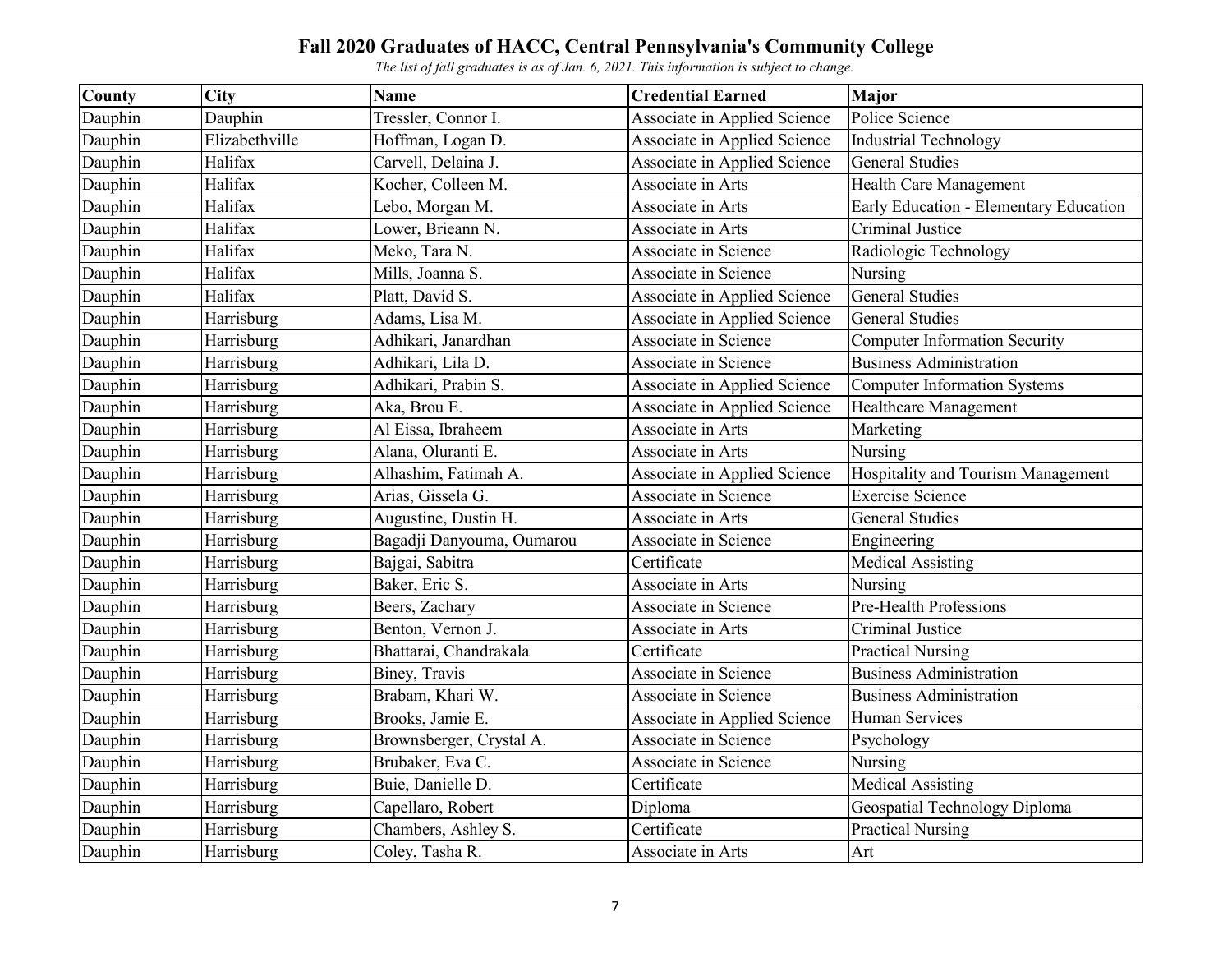| County  | <b>City</b> | <b>Name</b>                | <b>Credential Earned</b>     | Major                          |
|---------|-------------|----------------------------|------------------------------|--------------------------------|
| Dauphin | Harrisburg  | Colon, Samantha M.         | Associate in Science         | Psychology                     |
| Dauphin | Harrisburg  | Cooper, Allison B.         | Associate in Applied Science | <b>General Studies</b>         |
| Dauphin | Harrisburg  | Cox, Ciara I.              | Certificate                  | <b>Practical Nursing</b>       |
| Dauphin | Harrisburg  | Culver, Jalen M.           | Certificate                  | <b>Electrical Technology</b>   |
| Dauphin | Harrisburg  | Delbo, Katherine S.        | Associate in Applied Science | <b>General Studies</b>         |
| Dauphin | Harrisburg  | Demba, Assainatou          | Associate in Science         | Nursing                        |
| Dauphin | Harrisburg  | Dewalt, Ashley E.          | Associate in Applied Science | <b>General Studies</b>         |
| Dauphin | Harrisburg  | Diserio, Danielle N.       | Associate in Science         | Nursing                        |
| Dauphin | Harrisburg  | Djane, Emelia A.           | Associate in Applied Science | Wellness and Health Promotion  |
| Dauphin | Harrisburg  | Drndar, Irma               | Associate in Science         | Respiratory Therapist          |
| Dauphin | Harrisburg  | Dudu, Rachael I.           | Associate in Applied Science | Early Care and Education       |
| Dauphin | Harrisburg  | Eichelberger, Justin M.    | Associate in Applied Science | <b>Business</b>                |
| Dauphin | Harrisburg  | Eichelberger, Justin M.    | Associate in Science         | <b>Business Administration</b> |
| Dauphin | Harrisburg  | Evans, Gregory T.          | Associate in Science         | Nursing                        |
| Dauphin | Harrisburg  | Feaster, Annette M.        | Associate in Applied Science | <b>General Studies</b>         |
| Dauphin | Harrisburg  | Fegan, Kelly               | Associate in Science         | Nursing                        |
| Dauphin | Harrisburg  | Folorunsho, Bolanle Sariat | Associate in Science         | <b>Business Administration</b> |
| Dauphin | Harrisburg  | Foster, Leanna             | Associate in Applied Science | <b>Business</b>                |
| Dauphin | Harrisburg  | Fredericks, Jospeh T.      | Associate in Applied Science | <b>General Studies</b>         |
| Dauphin | Harrisburg  | Frey, Nikki                | Certificate                  | <b>Practical Nursing</b>       |
| Dauphin | Harrisburg  | Fultz, Kara M.             | Associate in Science         | Nursing                        |
| Dauphin | Harrisburg  | Gardner, Jeffrey C.        | Associate in Applied Science | <b>Electrical Technology</b>   |
| Dauphin | Harrisburg  | Gaymon- Culmer, Marva B.   | Certificate                  | <b>Practical Nursing</b>       |
| Dauphin | Harrisburg  | Gherardini, Andrew S.      | Certificate                  | Welding                        |
| Dauphin | Harrisburg  | Ginez, James               | Associate in Science         | <b>Business Administration</b> |
| Dauphin | Harrisburg  | Glover, Amber N.           | Associate in Applied Science | <b>General Studies</b>         |
| Dauphin | Harrisburg  | Goeke, Stefanie            | Associate in Applied Science | <b>Culinary Arts</b>           |
| Dauphin | Harrisburg  | Grady, Makenzi L.          | Associate in Science         | Nursing                        |
| Dauphin | Harrisburg  | Gray, Erica D.             | Associate in Applied Science | Early Care and Education       |
| Dauphin | Harrisburg  | Green, Jason               | Certificate                  | <b>Electrical Technology</b>   |
| Dauphin | Harrisburg  | Gurung, Deo R.             | Associate in Science         | Nursing                        |
| Dauphin | Harrisburg  | Harpe, Jennifer N.         | Associate in Science         | Nursing                        |
| Dauphin | Harrisburg  | Hawk, Ethan A.             | Associate in Arts            | <b>Business Administration</b> |
| Dauphin | Harrisburg  | Hayes, Nathan S.           | Associate in Applied Science | <b>Electrical Technology</b>   |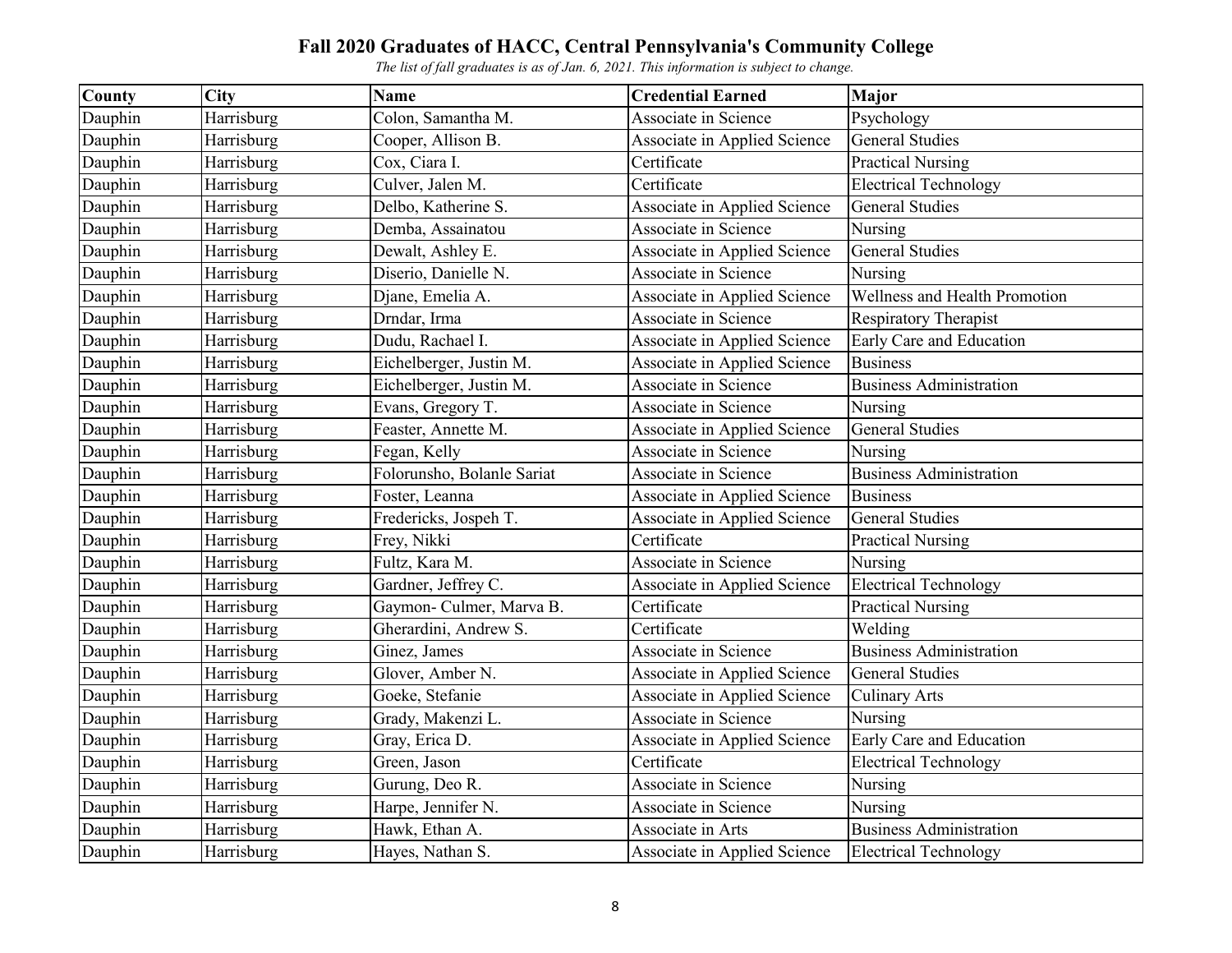| County  | <b>City</b> | <b>Name</b>             | <b>Credential Earned</b>            | Major                                 |
|---------|-------------|-------------------------|-------------------------------------|---------------------------------------|
| Dauphin | Harrisburg  | Heitzenrater, Stacey L. | Certificate                         | Medical Assisting                     |
| Dauphin | Harrisburg  | Hepler, Kelsey E.       | Associate in Applied Science        | <b>Business</b>                       |
| Dauphin | Harrisburg  | Hoak, Taylor R.         | Certificate                         | <b>Practical Nursing</b>              |
| Dauphin | Harrisburg  | Khadka, Meena           | Associate in Science                | Nursing                               |
| Dauphin | Harrisburg  | Khan, Nabila            | Associate in Applied Science        | <b>General Studies</b>                |
| Dauphin | Harrisburg  | Kodua, Shelly           | Associate in Science                | Nursing                               |
| Dauphin | Harrisburg  | Konate, Cheick O.       | Associate in Science                | <b>Computer Information Security</b>  |
| Dauphin | Harrisburg  | Krull, Dylan A.         | Certificate                         | <b>HVAC</b>                           |
| Dauphin | Harrisburg  | LaDieu, Yelyzaveta      | Certificate                         | Admin Office Management               |
| Dauphin | Harrisburg  | Lane, Candice           | Associate in Science                | Psychology                            |
| Dauphin | Harrisburg  | Lavelle, Michael        | Associate in Applied Science        | Computer Networking Technology        |
| Dauphin | Harrisburg  | Lawson, Vernon          | Associate in Applied Science        | <b>HVAC</b>                           |
| Dauphin | Harrisburg  | Levine, Lawrence        | Associate in Science                | Radiology Informatics                 |
| Dauphin | Harrisburg  | Levine, Robert          | <b>Associate in Applied Science</b> | Radiology Informatics                 |
| Dauphin | Harrisburg  | Lupinetti, Lino         | Associate in Science                | Communication                         |
| Dauphin | Harrisburg  | Mader, Daniel A.        | Associate in Science                | Nursing                               |
| Dauphin | Harrisburg  | Marquart, Luke S.       | Associate in Science                | Business Administration               |
| Dauphin | Harrisburg  | Marquart, Luke S.       | Associate in Arts                   | <b>Business Administration</b>        |
| Dauphin | Harrisburg  | Mauck, Katherine        | Associate in Applied Science        | Architecture                          |
| Dauphin | Harrisburg  | Miller, Brianna M.      | Certificate                         | <b>Practical Nursing</b>              |
| Dauphin | Harrisburg  | Mitchem, Shayna M.      | Associate in Arts                   | Chemistry                             |
| Dauphin | Harrisburg  | Molina, Priscilla R.    | Certificate                         | <b>Practical Nursing</b>              |
| Dauphin | Harrisburg  | Mongar, Som B.          | Associate in Science                | Engineering                           |
| Dauphin | Harrisburg  | Morris, Patrice Y.      | Associate in Applied Science        | Paralegal Studies                     |
| Dauphin | Harrisburg  | Moyer, Shyann E.        | Associate in Science                | <b>Environmental Science</b>          |
| Dauphin | Harrisburg  | Munoz, Jordan M.        | Associate in Applied Science        | <b>Computer Networking Technology</b> |
| Dauphin | Harrisburg  | Narvaez, Wendy          | Associate in Arts                   | <b>Business Administration</b>        |
| Dauphin | Harrisburg  | Nda, Bandama Olivier P. | Associate in Applied Science        | Radiology Informatics                 |
| Dauphin | Harrisburg  | Negley, Christopher J.  | Associate in Arts                   | Criminal Justice                      |
| Dauphin | Harrisburg  | Nguyen, Thang M.        | Associate in Science                | Nursing                               |
| Dauphin | Harrisburg  | Ochoa, Janira           | Associate in Arts                   | Admin Office Management               |
| Dauphin | Harrisburg  | Ogborokpa, Courage E.   | Associate in Science                | Nursing                               |
| Dauphin | Harrisburg  | Once, Sandra M.         | Certificate                         | <b>Practical Nursing</b>              |
| Dauphin | Harrisburg  | Ortega, Marcos I.       | Associate in Applied Science        | Hospitality and Tourism Management    |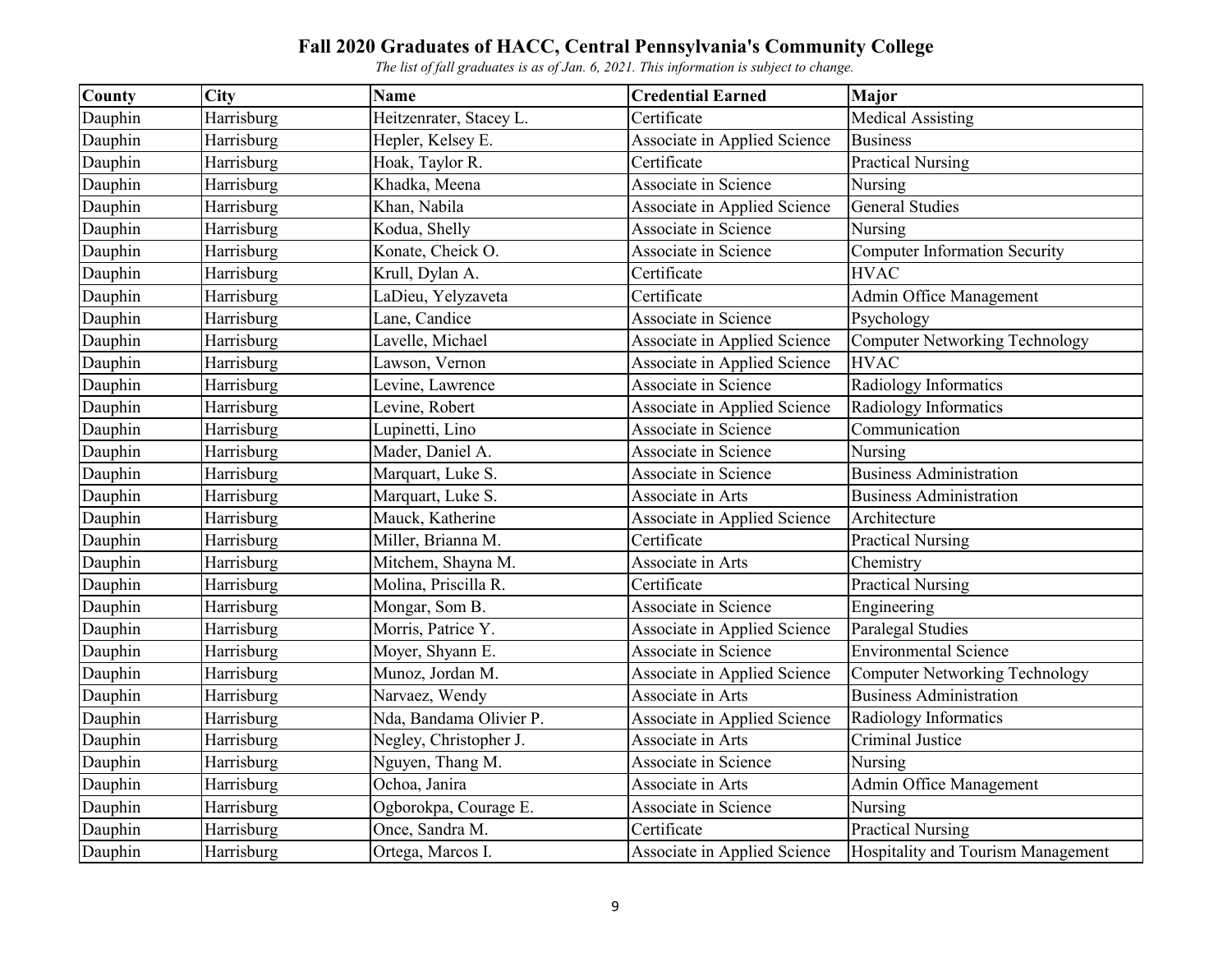| County  | <b>City</b> | <b>Name</b>                       | <b>Credential Earned</b>     | Major                                 |
|---------|-------------|-----------------------------------|------------------------------|---------------------------------------|
| Dauphin | Harrisburg  | Osman, Mohamed F.                 | Associate in Science         | Math/Computer Science                 |
| Dauphin | Harrisburg  | Owiredu-Yeboah, Princess B.       | Associate in Science         | Nursing                               |
| Dauphin | Harrisburg  | Pham, Amanda K.                   | Associate in Science         | <b>Business Administration</b>        |
| Dauphin | Harrisburg  | Ponimansky, Enrique M.            | Associate in Applied Science | <b>Business</b>                       |
| Dauphin | Harrisburg  | Ponimansky, Enrique M.            | Associate in Science         | <b>Business Administration</b>        |
| Dauphin | Harrisburg  | Porter, Malinda M.                | Associate in Science         | Nursing                               |
| Dauphin | Harrisburg  | Posadas, Joseph L.                | Certificate                  | <b>Practical Nursing</b>              |
| Dauphin | Harrisburg  | Pritsch, Devon J.                 | Associate in Applied Science | <b>General Studies</b>                |
| Dauphin | Harrisburg  | Pullen, Terry L.                  | Associate in Arts            | Art                                   |
| Dauphin | Harrisburg  | Ramirez, Jose M.                  | Associate in Science         | Nursing                               |
| Dauphin | Harrisburg  | Ramirez-Aguilar, Gerardo          | Associate in Science         | Mechanical Engineering Technology     |
| Dauphin | Harrisburg  | Reese, Benjamin L.                | Associate in Science         | Communication                         |
| Dauphin | Harrisburg  | Ritch, Hannah                     | Associate in Applied Science | Wellness and Health Promotion         |
| Dauphin | Harrisburg  | Rivera, Talia L.                  | Associate in Arts            | <b>Culinary Arts</b>                  |
| Dauphin | Harrisburg  | Roberson, Khalia                  | Associate in Arts            | Web Development & Design              |
| Dauphin | Harrisburg  | Rochat, Laurel B.                 | Associate in Applied Science | <b>General Studies</b>                |
| Dauphin | Harrisburg  | Rockwell, David A.                | Associate in Applied Science | <b>Computer Networking Technology</b> |
| Dauphin | Harrisburg  | Rodriguez-Garrastegui, Paulina M. | Associate in Arts            | Criminal Justice                      |
| Dauphin | Harrisburg  | Roland, Michele D.                | Certificate                  | Hospitality and Tourism Management    |
| Dauphin | Harrisburg  | Scherry, Jamece C.                | Certificate                  | <b>Practical Nursing</b>              |
| Dauphin | Harrisburg  | Schmidt, Alec H.                  | Associate in Applied Science | <b>General Studies</b>                |
| Dauphin | Harrisburg  | Shank, Jessica L.                 | Certificate                  | <b>Practical Nursing</b>              |
| Dauphin | Harrisburg  | Sloane, Terence E.                | Associate in Applied Science | <b>Business</b>                       |
| Dauphin | Harrisburg  | Smith, Jenny                      | Associate in Applied Science | Wellness and Health Promotion         |
| Dauphin | Harrisburg  | Soto, Victoria A.                 | Associate in Arts            | Web Development & Design              |
| Dauphin | Harrisburg  | Subedi, Tulsi                     | Certificate                  | <b>Electrical Technology</b>          |
| Dauphin | Harrisburg  | Tagouma, Doha                     | Associate in Science         | Nursing                               |
| Dauphin | Harrisburg  | Talmadge, Mia L.                  | Associate in Applied Science | <b>General Studies</b>                |
| Dauphin | Harrisburg  | Tokoli, Christine                 | Certificate                  | <b>Practical Nursing</b>              |
| Dauphin | Harrisburg  | Tokyo, Joshua M.                  | Certificate                  | Welding                               |
| Dauphin | Harrisburg  | Tran, Andy H.                     | Certificate                  | <b>Practical Nursing</b>              |
| Dauphin | Harrisburg  | Vargas, Tatiana                   | Associate in Science         | Nursing                               |
| Dauphin | Harrisburg  | Weber, Sydney N.                  | Associate in Science         | Nursing                               |
| Dauphin | Harrisburg  | Wells, Jessica L.                 | Associate in Science         | Nursing                               |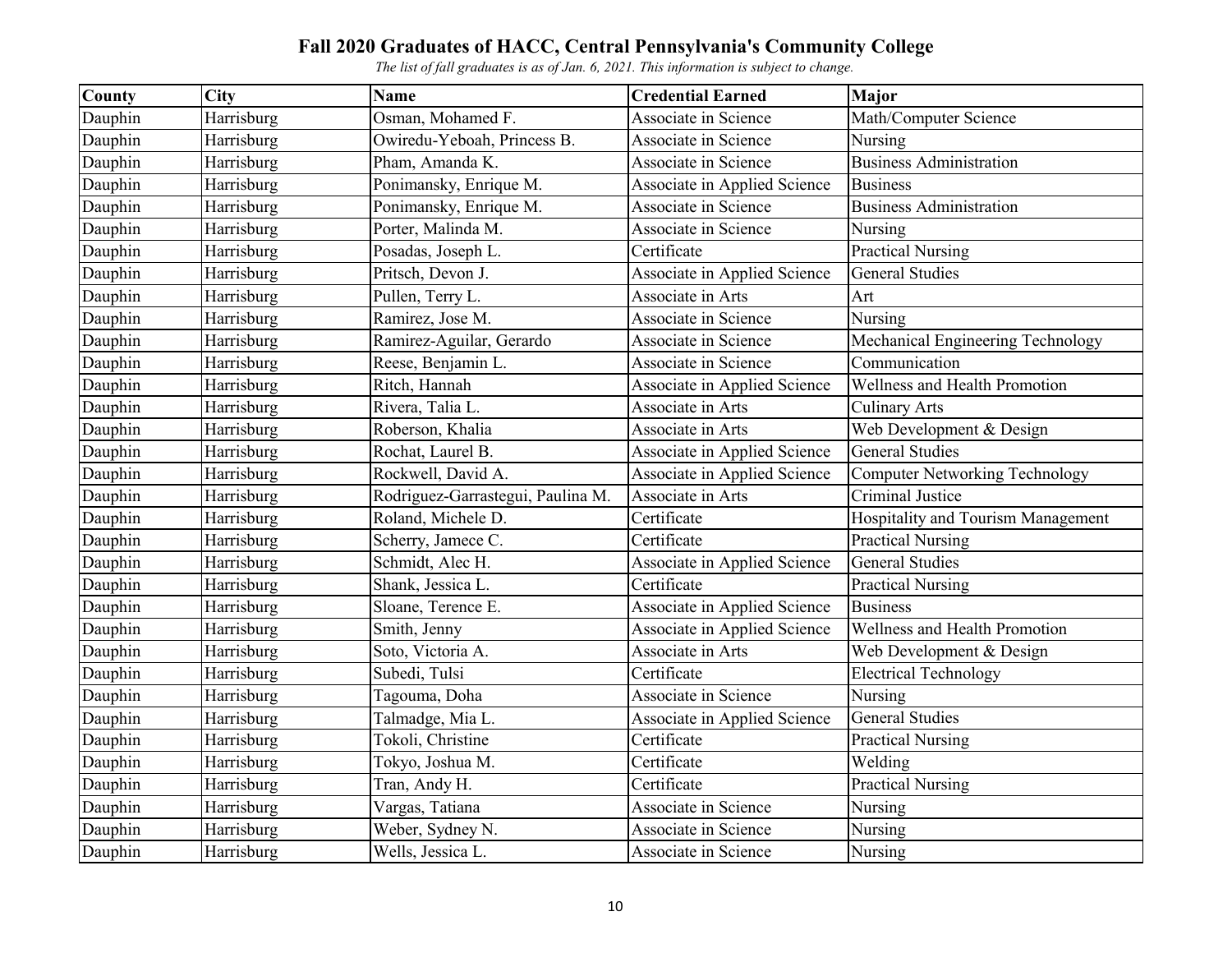| County  | <b>City</b> | <b>Name</b>            | <b>Credential Earned</b>     | Major                               |
|---------|-------------|------------------------|------------------------------|-------------------------------------|
| Dauphin | Harrisburg  | Wilson, Clair L.       | Associate in Arts            | <b>Computer Information Systems</b> |
| Dauphin | Harrisburg  | Wilt, Meghan B.        | Certificate                  | <b>Practical Nursing</b>            |
| Dauphin | Harrisburg  | Winaught, James A.     | Associate in Arts            | <b>Business Studies</b>             |
| Dauphin | Harrisburg  | Zimmerman, Conrad      | Associate in Science         | Math/Computer Science               |
| Dauphin | Harrisburg  | Zoe, Gretchen T.       | Associate in Science         | Nursing                             |
| Dauphin | Harrisburg  | Zunun, Salma Y.        | Certificate                  | Medical Assisting                   |
| Dauphin | Hershey     | Anderson, Corrie N.    | Certificate                  | <b>Practical Nursing</b>            |
| Dauphin | Hershey     | Brand, Alexandra       | Certificate                  | <b>Practical Nursing</b>            |
| Dauphin | Hershey     | Dawson, Lynn S.        | Associate in Applied Science | <b>Business</b>                     |
| Dauphin | Hershey     | Healy, Lindsey M.      | Associate in Science         | <b>Respiratory Therapist</b>        |
| Dauphin | Hershey     | Kasunick, Jennifer D.  | Associate in Science         | Nursing                             |
| Dauphin | Hershey     | Keller, Courtney J.    | Associate in Applied Science | <b>Business</b>                     |
| Dauphin | Hershey     | Matthews, Cassandra M. | Associate in Arts            | <b>Business Administration</b>      |
| Dauphin | Hershey     | Patel, Yash D.         | Associate in Science         | <b>Business Administration</b>      |
| Dauphin | Hershey     | Silver, Davida I.      | Certificate                  | <b>Baking and Pastry Arts</b>       |
| Dauphin | Hershey     | Yeingst, Haleigh B.    | Associate in Arts            | <b>General Studies</b>              |
| Dauphin | Hummelstown | Ahmed, Jennifer R.     | Associate in Science         | Nursing                             |
| Dauphin | Hummelstown | Baker, Logan J.        | Associate in Applied Science | <b>General Studies</b>              |
| Dauphin | Hummelstown | DeVita, Donald A.      | Associate in Applied Science | Human Services                      |
| Dauphin | Hummelstown | Dresher, Grace A.      | Associate in Science         | Communication                       |
| Dauphin | Hummelstown | Helmer, Isaac L.       | Associate in Applied Science | <b>General Studies</b>              |
| Dauphin | Hummelstown | Helmer, Samuel W.      | Certificate                  | <b>Electrical Technology</b>        |
| Dauphin | Hummelstown | Hester, Deseray N.     | Associate in Applied Science | <b>General Studies</b>              |
| Dauphin | Hummelstown | Hunnell, Daron K.      | Associate in Arts            | <b>Business Administration</b>      |
| Dauphin | Hummelstown | Murphy, Taylor K.      | Certificate                  | <b>Practical Nursing</b>            |
| Dauphin | Hummelstown | Patel, Jigna C.        | Associate in Applied Science | <b>General Studies</b>              |
| Dauphin | Hummelstown | Radanovic, Ioanna      | Certificate                  | Graphic Design                      |
| Dauphin | Hummelstown | Rohrbaugh, Amanda M.   | Associate in Arts            | Criminal Justice                    |
| Dauphin | Hummelstown | Thompson, Lauren A.    | Associate in Arts            | Social Sciences                     |
| Dauphin | Lykens      | Conrad, Abigail K.     | Associate in Applied Science | <b>General Studies</b>              |
| Dauphin | Lykens      | Harner, Pamela Y.      | Associate in Arts            | <b>Business Studies</b>             |
| Dauphin | Lykens      | Shultz, Eric J.        | Certificate                  | Welding                             |
| Dauphin | Middletown  | Bernavel, Desiree E.   | Associate in Science         | Nursing                             |
| Dauphin | Middletown  | Brandt, Jacob D.       | Associate in Science         | Nursing                             |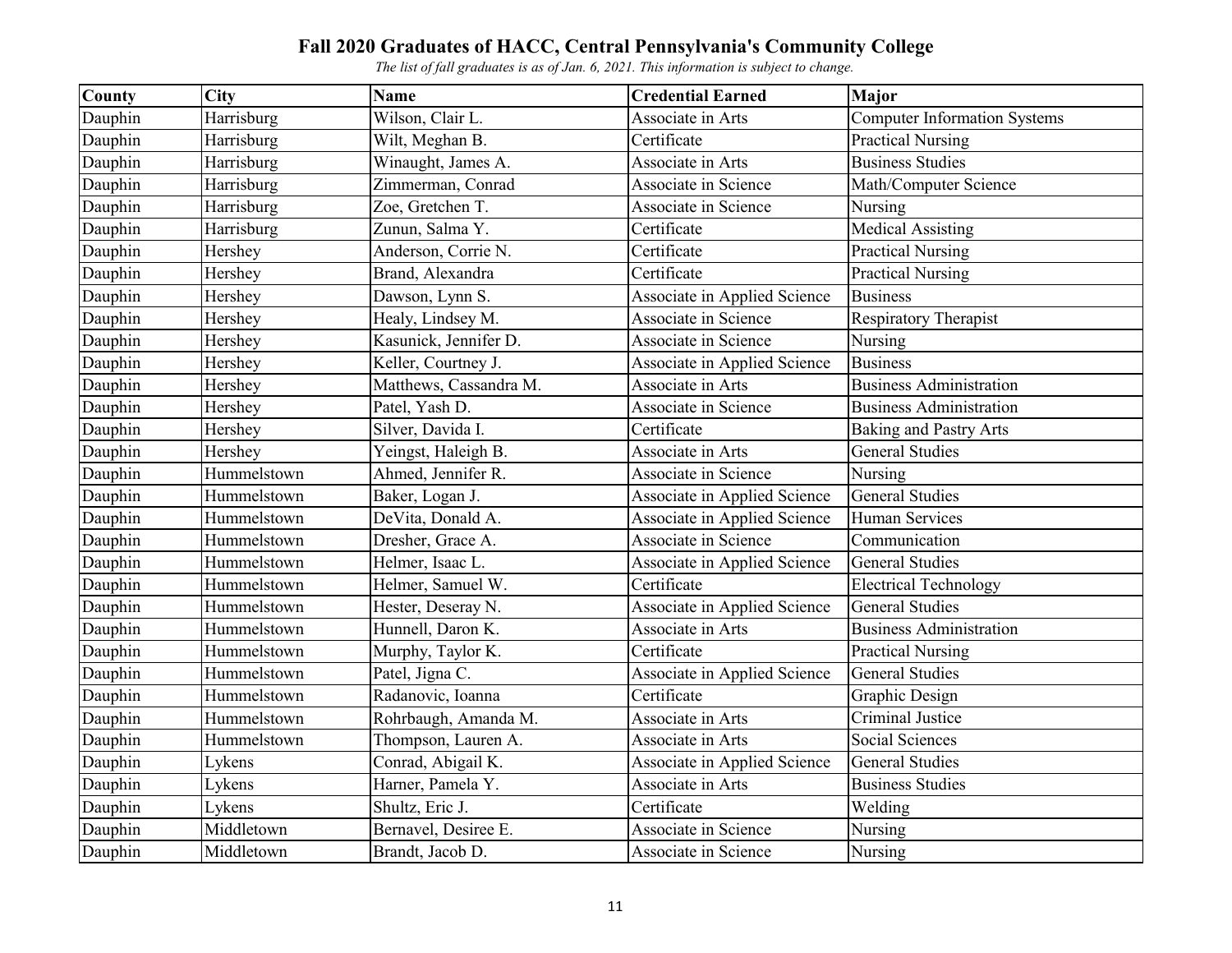| County   | <b>City</b>  | <b>Name</b>                  | <b>Credential Earned</b>     | Major                                 |
|----------|--------------|------------------------------|------------------------------|---------------------------------------|
| Dauphin  | Middletown   | Cristo, Victoria A.          | Associate in Arts            | Music Industry                        |
| Dauphin  | Middletown   | DuMond, Samantha L.          | Associate in Science         | Nursing                               |
| Dauphin  | Middletown   | Etzweiler, Erin              | Certificate                  | <b>Practical Nursing</b>              |
| Dauphin  | Middletown   | Favinger, Ryan E.            | Associate in Applied Science | Web Development & Design              |
| Dauphin  | Middletown   | Kauffman, Autumn L.          | Associate in Science         | Nursing                               |
| Dauphin  | Middletown   | Montgomery, Brooke           | Certificate                  | <b>Medical Assisting</b>              |
| Dauphin  | Middletown   | Murillo, Briana              | Certificate                  | <b>Practical Nursing</b>              |
| Dauphin  | Middletown   | Musaad, Mohamed M.           | Associate in Applied Science | Graphic and Interactive Design        |
| Dauphin  | Middletown   | Myers, Jonathan K.           | Associate in Arts            | Social Sciences                       |
| Dauphin  | Middletown   | Obenstine, Brent P.          | Associate in Applied Science | <b>Computer Networking Technology</b> |
| Dauphin  | Middletown   | Palm, Leah                   | Associate in Science         | Nursing                               |
| Dauphin  | Middletown   | Rutter, Mercedes             | Associate in Arts            | Criminal Justice                      |
| Dauphin  | Middletown   | Steinbacher, Christopher R.  | Associate in Science         | Nursing                               |
| Dauphin  | Middletown   | Zimmerman, Zachary T.        | Associate in Applied Science | Police Science                        |
| Dauphin  | Millersburg  | Armor, Mariah R.             | Associate in Arts            | Criminal Justice                      |
| Dauphin  | Millersburg  | Briggs, Gabrielle G.         | Associate in Science         | Communication                         |
| Dauphin  | Millersburg  | Erdman, Bryce M.             | Certificate                  | Welding                               |
| Dauphin  | Millersburg  | Helm, Avry C.                | Certificate                  | Mechatronics                          |
| Dauphin  | Millersburg  | Helm, Avry C.                | Associate in Applied Science | <b>Industrial Technology</b>          |
| Dauphin  | Millersburg  | Koppenhaver, Angela M.       | Associate in Science         | Nursing                               |
| Dauphin  | Millersburg  | Reidell, Samantha J.         | Associate in Arts            | <b>Criminal Justice</b>               |
| Dauphin  | Millersburg  | Zeigler, Carly L.            | Associate in Science         | Nursing                               |
| Dauphin  | Oberlin      | Huerta, Daisy G.             | Certificate                  | <b>Practical Nursing</b>              |
| Dauphin  | Steelton     | Ortiz, Yara L.               | Associate in Applied Science | <b>General Studies</b>                |
| Dauphin  | Todd         | Fleagle, Debra A.            | Associate in Science         | <b>Health Science</b>                 |
| Delaware | Drexel Hill  | Keller, Michael              | Associate in Applied Science | <b>General Studies</b>                |
| Elk      | Kersey       | Muccio, Nicole M.            | Associate in Science         | Nursing                               |
| Elk      | Saint Marys  | Goodrow, Austin J.           | Associate in Applied Science | <b>Electrical Technology</b>          |
| Franklin | Chambersburg | Andrews, Sandra C.           | Associate in Science         | Nursing                               |
| Franklin | Chambersburg | Bard, Jason A.               | Associate in Applied Science | Radiology Informatics                 |
| Franklin | Chambersburg | Barraza Rodriguez, Carlos E. | Associate in Arts            | <b>Social Sciences</b>                |
| Franklin | Chambersburg | Briggs, Derek A.             | Associate in Arts            | Criminal Justice                      |
| Franklin | Chambersburg | Collins, Margaret R.         | Associate in Science         | Nursing                               |
| Franklin | Chambersburg | Cosey, Alana                 | Associate in Applied Science | <b>General Studies</b>                |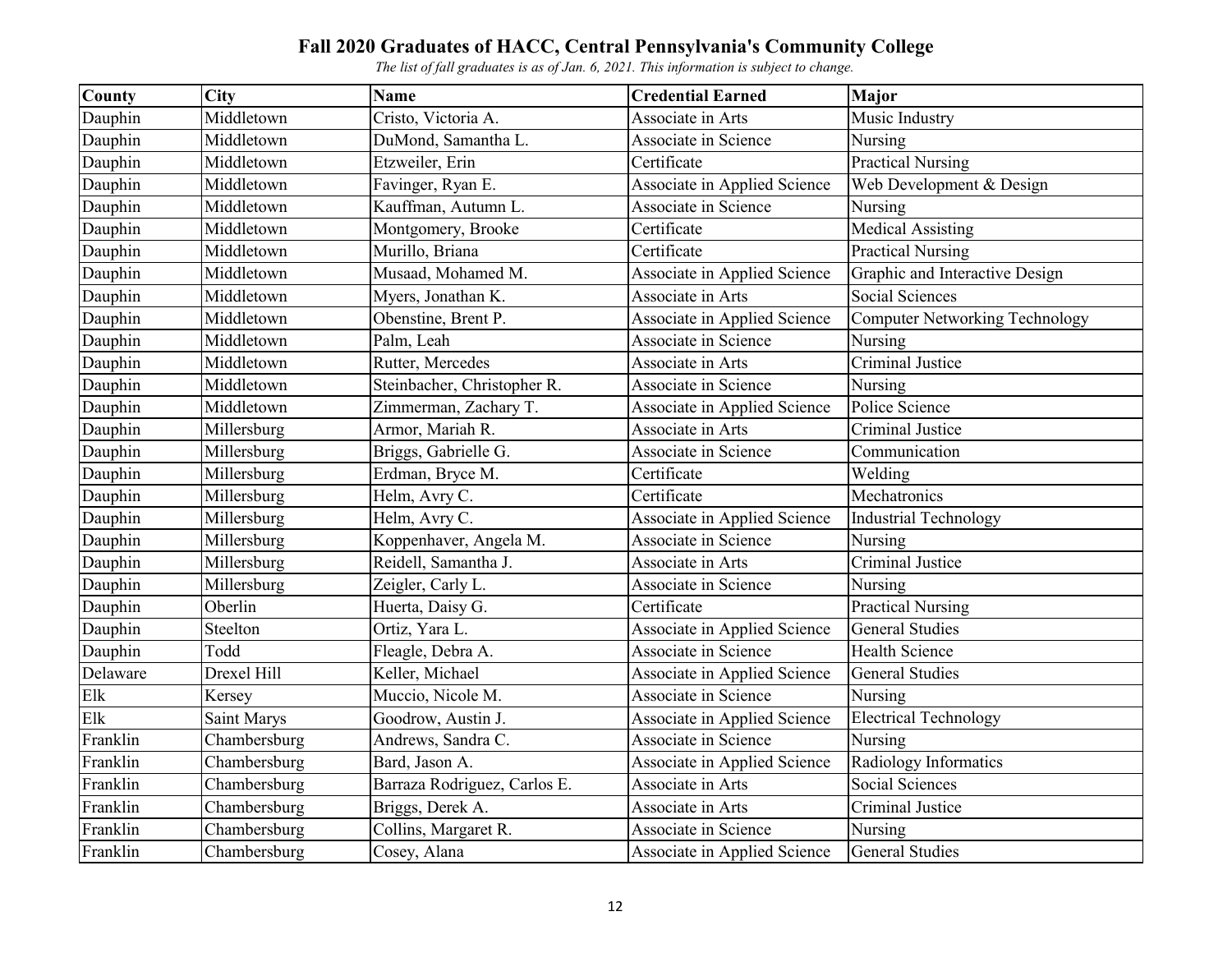| <b>County</b> | <b>City</b>  | <b>Name</b>              | <b>Credential Earned</b>     | Major                                  |
|---------------|--------------|--------------------------|------------------------------|----------------------------------------|
| Franklin      | Chambersburg | Culbertson, Chelsea M.   | Associate in Applied Science | Paralegal Studies                      |
| Franklin      | Chambersburg | Heberlig, Brittany A.    | Certificate                  | <b>Practical Nursing</b>               |
| Franklin      | Chambersburg | Joyner, Shadai D.        | Associate in Applied Science | <b>General Studies</b>                 |
| Franklin      | Chambersburg | May, Danni M.            | Associate in Applied Science | <b>General Studies</b>                 |
| Franklin      | Chambersburg | Mowery, Tara A.          | Associate in Applied Science | <b>General Studies</b>                 |
| Franklin      | Chambersburg | Nieto, Johanna V.        | Associate in Science         | <b>Business Administration</b>         |
| Franklin      | Chambersburg | Sellers, Laura E.        | Associate in Science         | Nursing                                |
| Franklin      | Chambersburg | Stambaugh, Jared M.      | Associate in Applied Science | <b>General Studies</b>                 |
| Franklin      | Chambersburg | Stanish, Molly E.        | Associate in Arts            | Nursing                                |
| Franklin      | Fannettsburg | Kline, Tiffany C.        | Associate in Applied Science | <b>Health Science</b>                  |
| Franklin      | Fayetteville | Fisher, Kade A.          | Associate in Arts            | Social Sciences                        |
| Franklin      | Mercersburg  | Bauler, Esther R.        | Associate in Applied Science | <b>General Studies</b>                 |
| Franklin      | Mont Alto    | Settlage, Hannah N.      | Associate in Science         | Radiologic Technology                  |
| Franklin      | Orrstown     | Bowermaster, Kaitlyn     | Associate in Arts            | Paralegal Studies                      |
| Franklin      | Scotland     | Robinson, Keerstie       | Associate in Arts            | Human Services - Career                |
| Huntingdon    | Huntingdon   | Mills, Kevin M.          | Associate in Applied Science | Web Development & Design               |
| Juniata       | Mifflintown  | Foster, Caleb J.         | Associate in Arts            | Police Science                         |
| Juniata       | Mifflintown  | Rheam, Madison R.        | Associate in Arts            | <b>Social Sciences</b>                 |
| Lancaster     | Akron        | Eberly, Brittany N.      | Certificate                  | <b>Practical Nursing</b>               |
| Lancaster     | Akron        | Ebersole, Shaianna E.    | Associate in Science         | Nursing                                |
| Lancaster     | Columbia     | Beecher, Jasmine P.      | Certificate                  | <b>Practical Nursing</b>               |
| Lancaster     | Columbia     | Husted, Connor           | Certificate                  | <b>Practical Nursing</b>               |
| Lancaster     | Columbia     | Lopez Cordero, Samuel J. | Associate in Arts            | <b>Business Studies</b>                |
| Lancaster     | Columbia     | Mann, Larissa K.         | Associate in Arts            | Early Education - Elementary Education |
| Lancaster     | Columbia     | Munoz-Castro, Ofelia A.  | Associate in Arts            | <b>Business Management</b>             |
| Lancaster     | Columbia     | Nixdorf, Courtney        | Associate in Science         | Radiologic Technology                  |
| Lancaster     | Columbia     | Rhoads, Connor J.        | Associate in Applied Science | Computer Networking Technology         |
| Lancaster     | Conestoga    | Reiner, Tessa M.         | Associate in Science         | Nursing                                |
| Lancaster     | Denver       | Hart, Taylor             | Associate in Arts            | Marketing                              |
| Lancaster     | Denver       | Klein, Sarah A.          | Associate in Science         | Nursing                                |
| Lancaster     | Denver       | Morgan, Shayna M.        | <b>Associate in Science</b>  | Nursing                                |
| Lancaster     | Denver       | Moyer, Brooke A.         | Associate in Arts            | <b>General Studies</b>                 |
| Lancaster     | Denver       | Novella, Evan E.         | Associate in Applied Science | <b>Business</b>                        |
| Lancaster     | East Earl    | Harnish, Ray M.          | Associate in Applied Science | <b>General Studies</b>                 |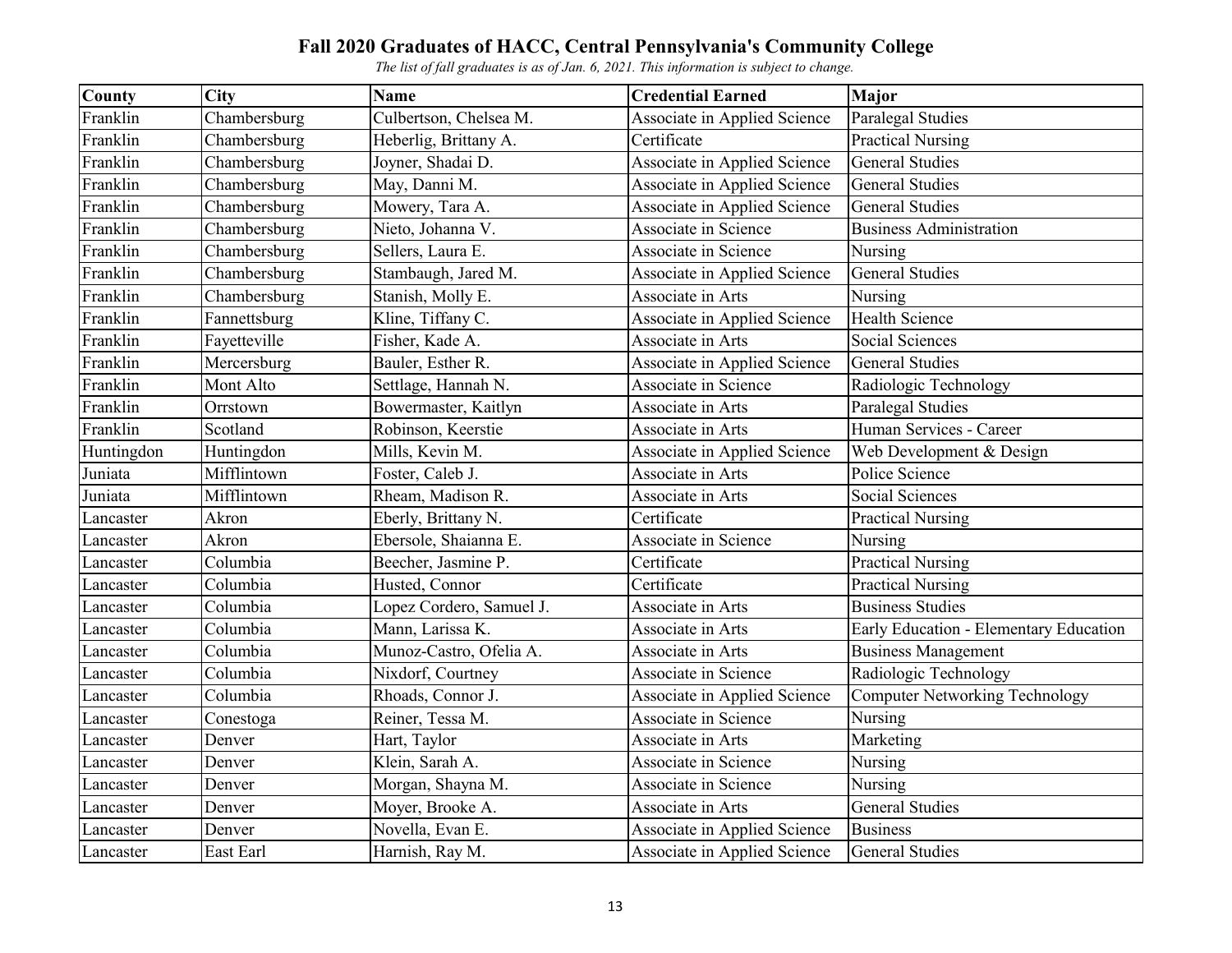| County    | <b>City</b>            | Name                      | <b>Credential Earned</b>            | Major                                  |
|-----------|------------------------|---------------------------|-------------------------------------|----------------------------------------|
| Lancaster | East Earl              | Ramiro, Brandon C.        | Associate in Applied Science        | Paralegal Studies                      |
| Lancaster | <b>East Petersburg</b> | Martin, Giovanna          | Associate in Applied Science        | Early Care and Education               |
| Lancaster | Elizabethtown          | Eckroth, Melissa M.       | Associate in Science                | <b>Business Administration</b>         |
| Lancaster | Elizabethtown          | Fifelski, Ian             | Certificate                         | Welding                                |
| Lancaster | Elizabethtown          | Goodling, Nicholas R.     | Associate in Science                | Communication                          |
| Lancaster | Elizabethtown          | Guzman Gonzalez, Heberto  | <b>Associate in Applied Science</b> | <b>General Studies</b>                 |
| Lancaster | Elizabethtown          | Holtzman, Charlotte       | Certificate                         | Professional Bookkeeping               |
| Lancaster | Elizabethtown          | Leon-Guzman, Francisco A. | Associate in Arts                   | <b>Business Administration</b>         |
| Lancaster | Elizabethtown          | Leon-Guzman, Rogelio      | Associate in Arts                   | <b>Business Administration</b>         |
| Lancaster | Elizabethtown          | Simmons, David C.         | Certificate                         | <b>Practical Nursing</b>               |
| Lancaster | Elizabethtown          | Sumpman, Nicholas A.      | Associate in Applied Science        | <b>HVAC</b>                            |
| Lancaster | Elizabethtown          | Uhl, Sarah R.             | Associate in Applied Science        | <b>Business</b>                        |
| Lancaster | Ephrata                | Arguello, David A.        | Associate in Science                | Radiology Informatics                  |
| Lancaster | Ephrata                | Marquis, Maryelizabeth    | Associate in Arts                   | Paralegal Studies                      |
| Lancaster | Ephrata                | Moyer, Rhonda             | Certificate                         | <b>Practical Nursing</b>               |
| Lancaster | Ephrata                | Rittenhouse, Amy L.       | Certificate                         | Paralegal Studies                      |
| Lancaster | Ephrata                | Sandell, Katarina L.      | Associate in Science                | Psychology                             |
| Lancaster | Ephrata                | Sensenig, Cameron J.      | Associate in Arts                   | <b>Business Management</b>             |
| Lancaster | Ephrata                | Weaver, Bethany R.        | Associate in Science                | Nursing                                |
| Lancaster | Ephrata                | White, Dena               | Associate in Applied Science        | Healthcare Management                  |
| Lancaster | Ephrata                | Zimmerman, Brandt         | Associate in Applied Science        | <b>General Studies</b>                 |
| Lancaster | Gap                    | Walsh, Nicholas E.        | Associate in Science                | <b>Business Administration</b>         |
| Lancaster | Kinzers                | Taylor, Paula R.          | Associate in Arts                   | Nursing                                |
| Lancaster | Lancaster              | Acosta, Calina M.         | Associate in Arts                   | Early Education - Elementary Education |
| Lancaster | Lancaster              | Asencio, Perla M.         | Associate in Arts                   | <b>Business Management</b>             |
| Lancaster | Lancaster              | Beats, Anja K.            | Associate in Applied Science        | <b>General Studies</b>                 |
| Lancaster | Lancaster              | Braas, Courtney E.        | Associate in Applied Science        | Wellness and Health Promotion          |
| Lancaster | Lancaster              | Brubaker, Lorraine        | Associate in Science                | Nursing                                |
| Lancaster | Lancaster              | Burke, Casey              | Associate in Applied Science        | <b>General Studies</b>                 |
| Lancaster | Lancaster              | Carmichael, David L.      | Associate in Applied Science        | <b>Business</b>                        |
| Lancaster | Lancaster              | Chen, Zhang               | Associate in Science                | Mathematics                            |
| Lancaster | Lancaster              | Christie, Gayee D.        | Associate in Applied Science        | Healthcare Management                  |
| Lancaster | Lancaster              | Christopherson, Tammie L. | Associate in Science                | Radiology Informatics                  |
| Lancaster | Lancaster              | Clawges, Shawna M.        | Associate in Science                | Radiologic Technology                  |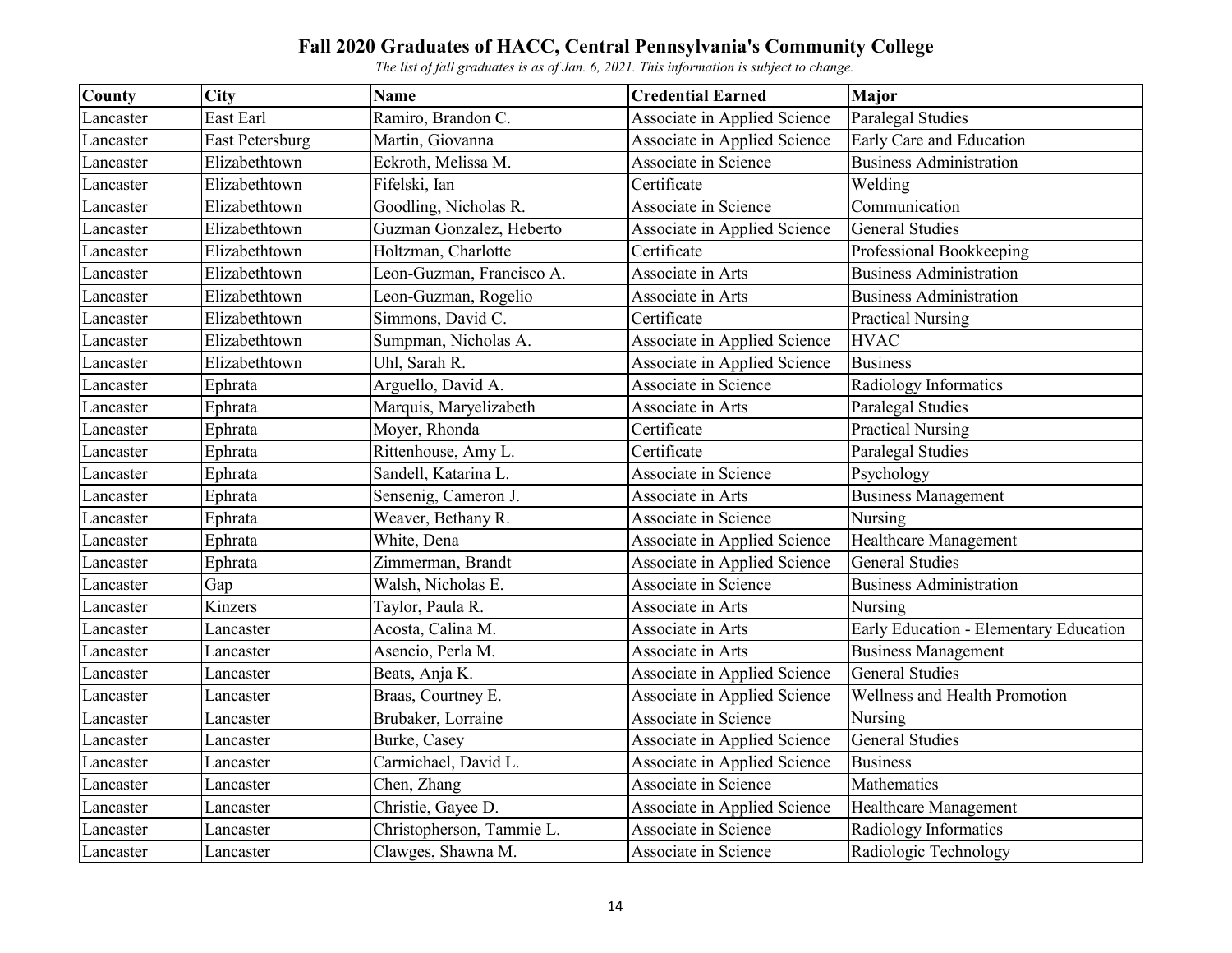| County    | City      | <b>Name</b>                   | <b>Credential Earned</b>     | Major                               |
|-----------|-----------|-------------------------------|------------------------------|-------------------------------------|
| Lancaster | Lancaster | Cummings, Emily M.            | Associate in Science         | Nursing                             |
| Lancaster | Lancaster | Deck, Ross A.                 | Associate in Applied Science | <b>Health Science</b>               |
| Lancaster | Lancaster | Dia, Elijah                   | Associate in Applied Science | <b>Computer Information Systems</b> |
| Lancaster | Lancaster | Dinh, Hung M.                 | Associate in Applied Science | <b>Computer Information Systems</b> |
| Lancaster | Lancaster | Disipio, Matthew              | Associate in Arts            | Marketing                           |
| Lancaster | Lancaster | Donton, Emily                 | Associate in Applied Science | <b>General Studies</b>              |
| Lancaster | Lancaster | Eldridge, Jennifer B.         | Associate in Science         | Radiologic Technology               |
| Lancaster | Lancaster | Figueroa, Francisco J.        | Associate in Arts            | Social Sciences                     |
| Lancaster | Lancaster | Francis, Rachel E.            | Associate in Science         | Nursing                             |
| Lancaster | Lancaster | Frias Santos, Luilly M.       | Certificate                  | <b>HVAC</b>                         |
| Lancaster | Lancaster | Galarza, Yamilette L.         | Certificate                  | <b>Practical Nursing</b>            |
| Lancaster | Lancaster | Garcia, Liana J.              | Associate in Arts            | Nursing                             |
| Lancaster | Lancaster | Garman, Rose                  | Associate in Science         | Nursing                             |
| Lancaster | Lancaster | Gibson, Olivia M.             | Associate in Science         | <b>Business Administration</b>      |
| Lancaster | Lancaster | Graham, Jacob R.              | Associate in Arts            | <b>Business Administration</b>      |
| Lancaster | Lancaster | Groff, James C.               | Associate in Arts            | <b>Business Management</b>          |
| Lancaster | Lancaster | Guzman, Roselyn               | Associate in Applied Science | <b>General Studies</b>              |
| Lancaster | Lancaster | Hardan, Mustafa A.            | Associate in Science         | <b>Business Administration</b>      |
| Lancaster | Lancaster | Holmes, Katrina T.            | Associate in Applied Science | <b>General Studies</b>              |
| Lancaster | Lancaster | Huynh, Samantha L.            | Associate in Science         | Nursing                             |
| Lancaster | Lancaster | Inman, Andrew M.              | Associate in Science         | Communication                       |
| Lancaster | Lancaster | Kim, Nini                     | Associate in Applied Science | <b>General Studies</b>              |
| Lancaster | Lancaster | Krueger, Kevin S.             | Associate in Arts            | <b>Business Administration</b>      |
| Lancaster | Lancaster | Kurtz, Kristin M.             | Associate in Science         | Radiologic Technology               |
| Lancaster | Lancaster | Longenecker, Emily M.         | Associate in Science         | Nursing                             |
| Lancaster | Lancaster | Madric, Nevin J.              | Associate in Applied Science | Computer Information Systems        |
| Lancaster | Lancaster | Mastropietro, Monica M.       | Associate in Science         | Nursing                             |
| Lancaster | Lancaster | McCoy, Tyler                  | Associate in Science         | Nursing                             |
| Lancaster | Lancaster | Nguyen, Abigail L.            | Associate in Science         | Nursing                             |
| Lancaster | Lancaster | Ortiz, Vladimir               | Associate in Arts            | <b>General Studies</b>              |
| Lancaster | Lancaster | Pare, Nicole H.               | Associate in Science         | Nursing                             |
| Lancaster | Lancaster | Pisani, Holly R.              | Associate in Applied Science | <b>Computer Information Systems</b> |
| Lancaster | Lancaster | Remsburg, Brynn               | Associate in Applied Science | <b>Business</b>                     |
| Lancaster | Lancaster | Russoniello, Margaret-Mary T. | Associate in Applied Science | Paralegal Studies                   |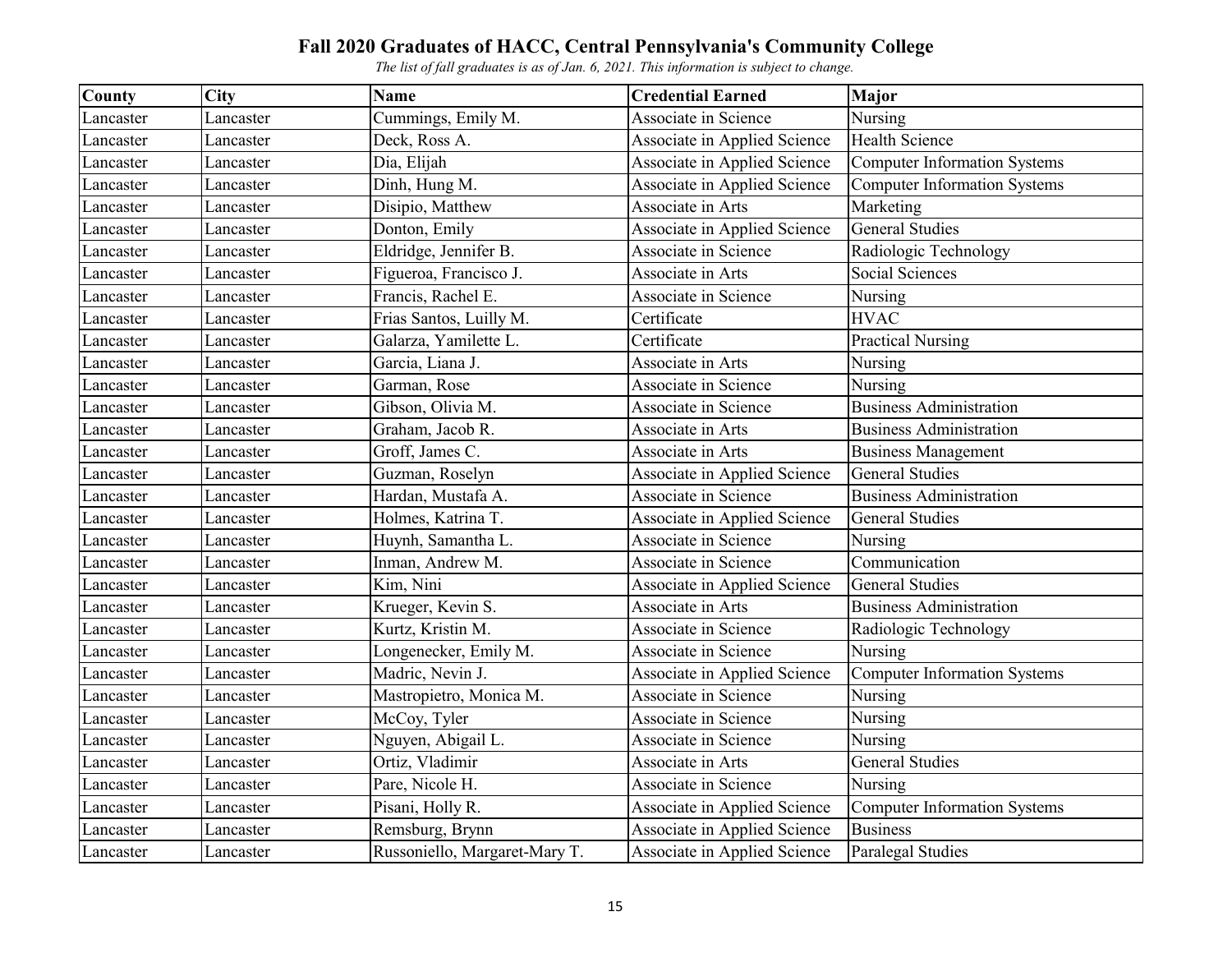| County    | City      | Name                     | <b>Credential Earned</b>     | Major                                   |
|-----------|-----------|--------------------------|------------------------------|-----------------------------------------|
| Lancaster | Lancaster | Santos, Tracy            | Associate in Arts            | Physical Science                        |
| Lancaster | Lancaster | Shank, Josiah S.         | Associate in Arts            | Social Sciences                         |
| Lancaster | Lancaster | Shue, Courtney L.        | Associate in Arts            | <b>Business Administration</b>          |
| Lancaster | Lancaster | Smith, Kayla             | Associate in Arts            | Nursing                                 |
| Lancaster | Lancaster | Thang, Ngun A.           | Certificate                  | <b>Medical Assisting</b>                |
| Lancaster | Lancaster | Tosado, Ermelinda        | Associate in Applied Science | <b>General Studies</b>                  |
| Lancaster | Lancaster | Vazquez, Elisia          | Associate in Arts            | Nursing                                 |
| Lancaster | Lancaster | Walker, Stephanie L.     | Associate in Applied Science | Healthcare Management                   |
| Lancaster | Lancaster | Webster, Justin N.       | Associate in Applied Science | Computer Networking Technology          |
| Lancaster | Lancaster | Wonde, Biruk A.          | Certificate                  | <b>Practical Nursing</b>                |
| Lancaster | Lancaster | Yost, Kaitlyn N.         | Associate in Fine Arts       | Theatre                                 |
| Lancaster | Lancaster | Young Bennett, Megan     | Associate in Science         | Nursing                                 |
| Lancaster | Leola     | Bray, Lawrence K.        | Diploma                      | Architecture                            |
| Lancaster | Leola     | Castillo, Krystal J.     | Certificate                  | <b>Practical Nursing</b>                |
| Lancaster | Leola     | Laughman, Sara K.        | Associate in Arts            | <b>General Studies</b>                  |
| Lancaster | Lititz    | Batturs, Ellexis M.      | Associate in Science         | Radiologic Technology                   |
| Lancaster | Lititz    | Coy, Lyssa A.            | Associate in Arts            | <b>Business Administration</b>          |
| Lancaster | Lititz    | Hardy, Todd M.           | Associate in Arts            | Paralegal Studies                       |
| Lancaster | Lititz    | Kopp, Holly M.           | Associate in Science         | Nursing                                 |
| Lancaster | Lititz    | Lazar, Sarah E.          | Associate in Arts            | <b>General Studies</b>                  |
| Lancaster | Lititz    | Martin, Kayli            | Associate in Science         | Nursing                                 |
| Lancaster | Lititz    | McClendon, Vincent A.    | Associate in Applied Science | Computer Information Systems            |
| Lancaster | Lititz    | Pennypacker, Benjamin B. | Associate in Science         | <b>Business Administration</b>          |
| Lancaster | Lititz    | Suarez, Frank H.         | Certificate                  | <b>HVAC</b>                             |
| Lancaster | Lititz    | Wert, John J.            | Associate in Applied Science | <b>General Studies</b>                  |
| Lancaster | Manheim   | Cook, Shanan             | Associate in Applied Science | Wellness and Health Promotion           |
| Lancaster | Manheim   | Ditzler, Samantha C.     | Certificate                  | <b>Practical Nursing</b>                |
| Lancaster | Manheim   | Engel, Daryl E.          | Associate in Applied Science | <b>Building Construction Management</b> |
| Lancaster | Manheim   | Hendershot, David J.     | Certificate                  | <b>Computer Information Systems</b>     |
| Lancaster | Manheim   | Nyguist, Andrew S.       | Associate in Applied Science | <b>Music Business</b>                   |
| Lancaster | Manheim   | Sensenig, Logan S.       | Associate in Science         | <b>Business Administration</b>          |
| Lancaster | Manheim   | Steffy, Kara L.          | Associate in Science         | Nursing                                 |
| Lancaster | Manheim   | Strausbaugh, Blake       | Associate in Science         | Radiologic Technology                   |
| Lancaster | Manheim   | Weit, Alexis M.          | Associate in Arts            | Early Education - Elementary Education  |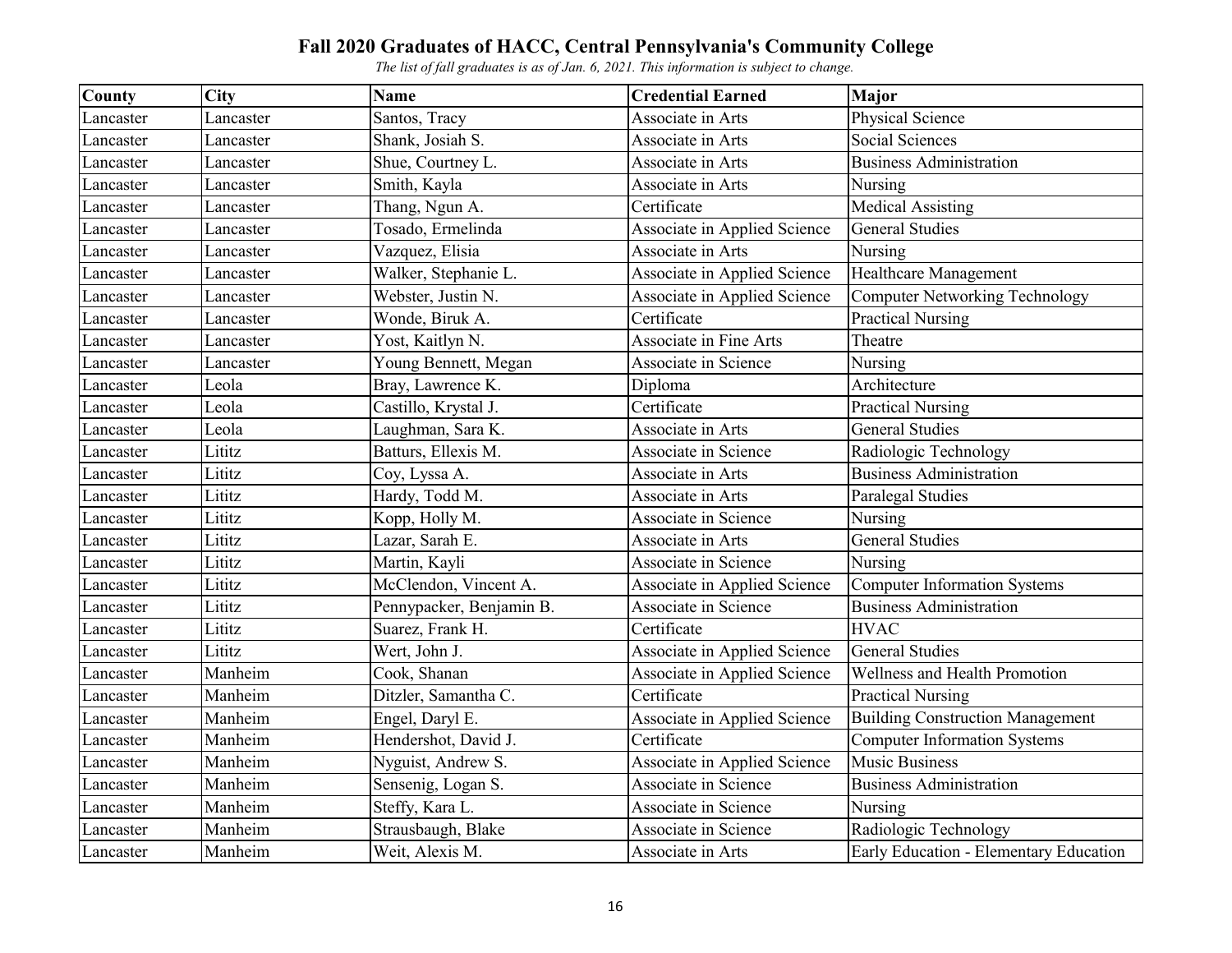| County    | <b>City</b>          | <b>Name</b>            | <b>Credential Earned</b>     | Major                                  |
|-----------|----------------------|------------------------|------------------------------|----------------------------------------|
| Lancaster | Marietta             | Farmer, Jason E.       | Associate in Arts            | Social Sciences                        |
| Lancaster | Marietta             | Gregg, Kirsten         | Associate in Arts            | Early Education - Elementary Education |
| Lancaster | Marietta             | Hurst, Sarah           | Associate in Science         | Nursing                                |
| Lancaster | Marietta             | Maynard, Jason D.      | Associate in Applied Science | Radiology Informatics                  |
| Lancaster | Maytown              | Schmoel, Autumn G.     | Associate in Science         | <b>Business Administration</b>         |
| Lancaster | Maytown              | Zug, Logan E.          | Associate in Science         | <b>Computer Information Security</b>   |
| Lancaster | Millersville         | Bailey, Abigale G.     | Certificate                  | Paralegal Studies                      |
| Lancaster | Millersville         | Tran, Tanya H.         | Associate in Science         | <b>Business Administration</b>         |
| Lancaster | Mount Joy            | Daye, Keyana E.        | Associate in Arts            | Early Education - Elementary Education |
| Lancaster | Mount Joy            | Goodman, Shayne A.     | Associate in Science         | Nursing                                |
| Lancaster | Mount Joy            | Hagarman-Ness, Tina M. | Associate in Applied Science | <b>Health Science</b>                  |
| Lancaster | Mount Joy            | Simmons, Ryan J.       | Associate in Applied Science | <b>Automotive Technology</b>           |
| Lancaster | Mount Joy            | Stoner, Wyatt          | Associate in Science         | <b>Business Administration</b>         |
| Lancaster | Mountville           | Horn, Royel N.         | Associate in Science         | Nursing                                |
| Lancaster | Narvon               | Brackett, Jennifer M.  | Associate in Arts            | <b>Business Studies</b>                |
| Lancaster | New Holland          | Brito, Anghy A.        | Associate in Science         | <b>Business Administration</b>         |
| Lancaster | New Holland          | Heinbach, Morgan       | Associate in Science         | Nursing                                |
| Lancaster | New Providence       | Fisher, Christopher J. | Associate in Science         | Nursing                                |
| Lancaster | Paradise             | Kunkel, Chad L.        | Associate in Science         | <b>Business Administration</b>         |
| Lancaster | Paradise             | Purcell, Luke A.       | Associate in Science         | Communication                          |
| Lancaster | Paradise             | Wrightson, John W.     | Associate in Applied Science | <b>Business</b>                        |
| Lancaster | Peach Bottom         | Moatts, Melissa J.     | Associate in Applied Science | <b>Business</b>                        |
| Lancaster | Peach Bottom         | Waldvogel, Miranda J.  | Associate in Arts            | English                                |
| Lancaster | Pequea               | Harber, William F.     | Associate in Science         | Radiologic Technology                  |
| Lancaster | Pequea               | Henry, Brynn A.        | Associate in Science         | Psychology                             |
| Lancaster | Quarryville          | Bowman, Eric F.        | Associate in Science         | Communication                          |
| Lancaster | Quarryville          | Rambo, Randi R.        | Associate in Applied Science | Hospitality and Tourism Management     |
| Lancaster | Reinholds            | Gerhart, Katie         | Associate in Science         | Nursing                                |
| Lancaster | Stevens              | Wenrich, Courtney L.   | Associate in Science         | Nursing                                |
| Lancaster | <b>Willow Street</b> | Cazillo, Veronica      | Associate in Science         | Nursing                                |
| Lancaster | <b>Willow Street</b> | Clevenger, Rachel      | Certificate                  | Professional Bookkeeping               |
| Lancaster | <b>Willow Street</b> | Hughes, Valerie L.     | Associate in Science         | Nursing                                |
| Lancaster | <b>Willow Street</b> | Mayaka, Alfrida N.     | Associate in Applied Science | Radiology Informatics                  |
| Lancaster | <b>Willow Street</b> | Willard, Matthew       | Associate in Science         | Nursing                                |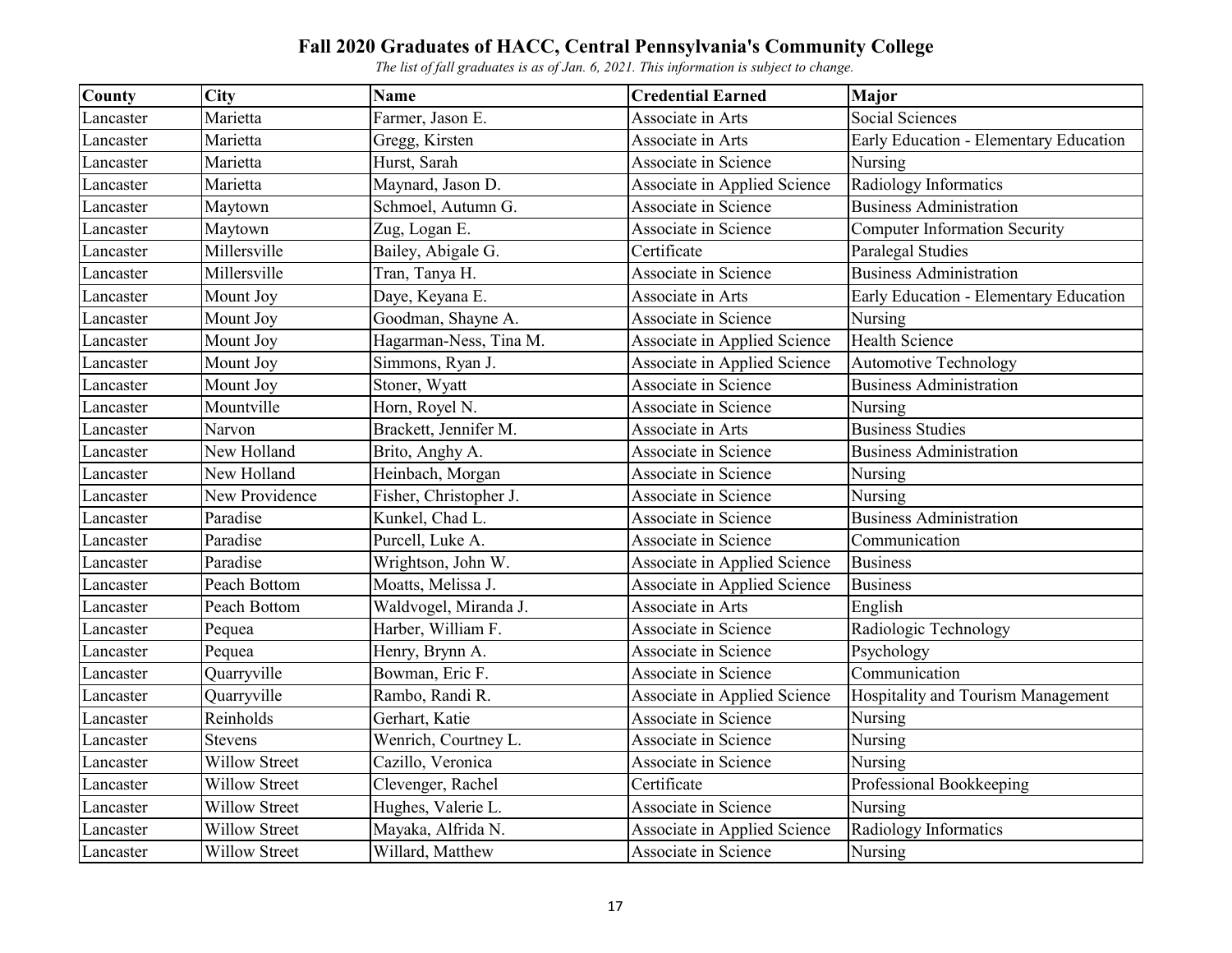| County  | City           | <b>Name</b>              | <b>Credential Earned</b>      | <b>Major</b>                           |
|---------|----------------|--------------------------|-------------------------------|----------------------------------------|
| Lebanon | Annville       | Deaven, Patrick J.       | Associate in Applied Science  | <b>General Studies</b>                 |
| Lebanon | Annville       | Killinger, Danielle N.   | Associate in Arts             | <b>General Studies</b>                 |
| Lebanon | Annville       | Riddle, Kerriann R.      | Associate in Science          | Engineering                            |
| Lebanon | Annville       | Sasaki, Anne E.          | Associate in Science          | Nursing                                |
| Lebanon | Annville       | Small, Rebecca L.        | Associate in Applied Science  | <b>General Studies</b>                 |
| Lebanon | Annville       | Sperlich, Karl G.        | Associate in Arts             | <b>Business Administration</b>         |
| Lebanon | Cleona         | Hostetter, Michael J.    | <b>Associate in Fine Arts</b> | Theatre                                |
| Lebanon | Cleona         | Miller, Allison N.       | Associate in Science          | Nursing                                |
| Lebanon | Fredericksburg | Afuape, Olubode M.       | Associate in Science          | Nursing                                |
| Lebanon | Jonestown      | Vaughn, Madyson R.       | Certificate                   | <b>Practical Nursing</b>               |
| Lebanon | Lebanon        | Allwein, Anthony S.      | Associate in Science          | <b>Business Administration</b>         |
| Lebanon | Lebanon        | Armstrong, Jacqueline R. | Associate in Arts             | <b>General Studies</b>                 |
| Lebanon | Lebanon        | Casler, Hannah E.        | Certificate                   | Welding                                |
| Lebanon | Lebanon        | Cuevas, Eucaris E.       | Associate in Arts             | Criminal Justice                       |
| Lebanon | Lebanon        | Groff, Melissa J.        | Associate in Arts             | Health Care Management                 |
| Lebanon | Lebanon        | Humphries, Mark          | Associate in Arts             | <b>Business Administration</b>         |
| Lebanon | Lebanon        | Johnson, Chasity L.      | Associate in Arts             | Early Education - Elementary Education |
| Lebanon | Lebanon        | Montanez, Thalia L.      | Associate in Arts             | <b>Criminal Justice</b>                |
| Lebanon | Lebanon        | Mullins, Nathan C.       | Associate in Science          | Engineering                            |
| Lebanon | Lebanon        | Pena, William G.         | Associate in Applied Science  | <b>HVAC</b>                            |
| Lebanon | Lebanon        | Perez, Andres J.         | Associate in Science          | <b>Business Administration</b>         |
| Lebanon | Lebanon        | Quiles, Daniel           | Associate in Applied Science  | <b>General Studies</b>                 |
| Lebanon | Lebanon        | Ranft, Heather K.        | Associate in Applied Science  | <b>General Studies</b>                 |
| Lebanon | Lebanon        | Rodriguez, Tatiana O.    | Associate in Arts             | Social Sciences                        |
| Lebanon | Lebanon        | Rosario, Jocelyn         | Associate in Science          | Radiologic Technology                  |
| Lebanon | Lebanon        | Sentsov, Andrey          | Associate in Science          | <b>Respiratory Therapist</b>           |
| Lebanon | Lebanon        | Seyfert, Taten D.        | Associate in Applied Science  | <b>General Studies</b>                 |
| Lebanon | Lebanon        | Stretavski, Jeffrey S.   | Associate in Arts             | <b>General Studies</b>                 |
| Lebanon | Lebanon        | Yeagley, Robert W.       | Associate in Applied Science  | Fire Science Technology                |
| Lebanon | Lebanon        | Yordy, Tyler J.          | Associate in Applied Science  | Graphic and Interactive Design         |
| Lebanon | Mount Gretna   | Diodato, Giordan L.      | Associate in Applied Science  | <b>General Studies</b>                 |
| Lebanon | Palmyra        | Albert, Amy L.           | Associate in Arts             | Social Sciences                        |
| Lebanon | Palmyra        | Barrientos, Marcelle     | Associate in Applied Science  | <b>General Studies</b>                 |
| Lebanon | Palmyra        | Barry, Teresa L.         | Associate in Science          | <b>Business Administration</b>         |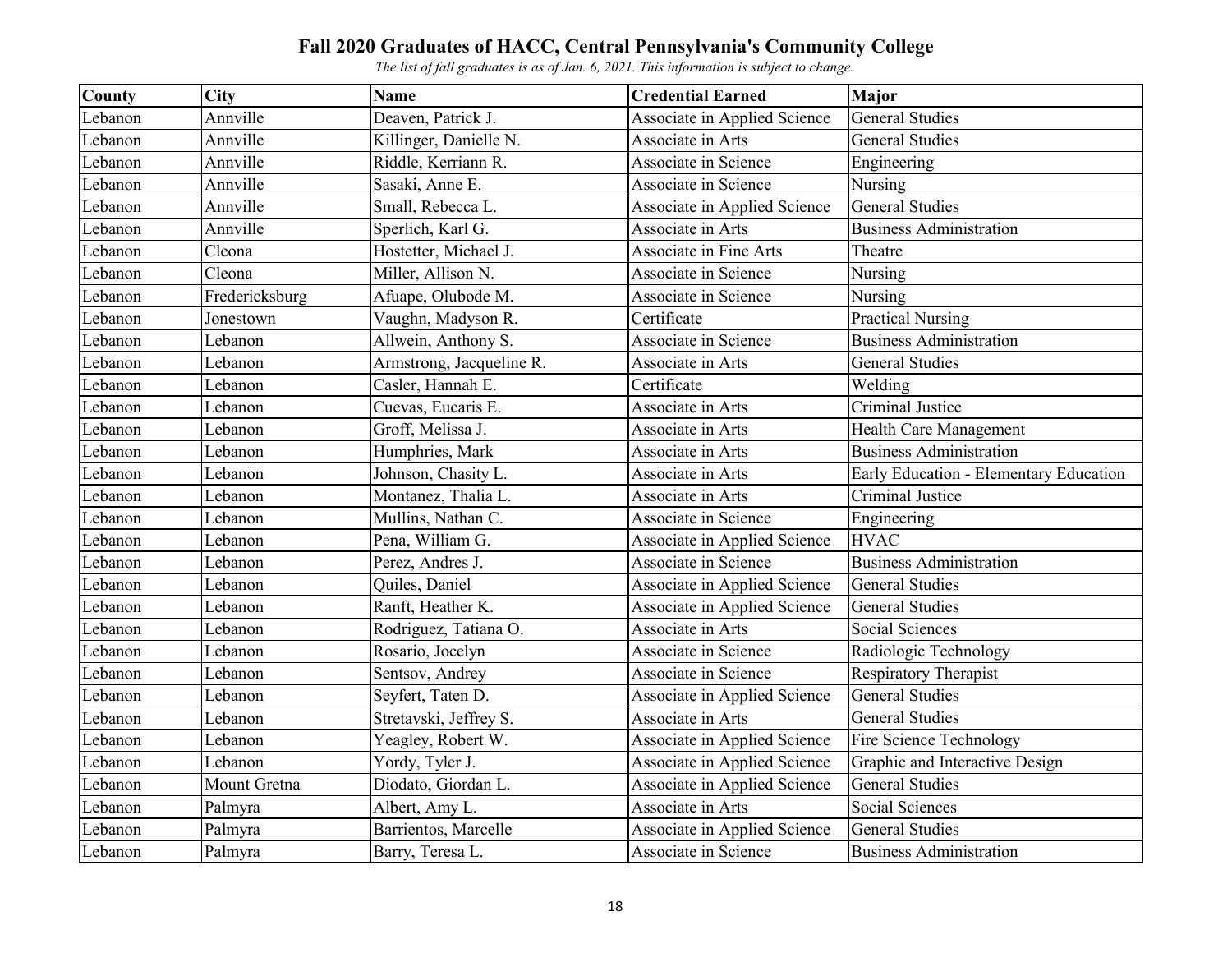| <b>County</b>  | <b>City</b>    | <b>Name</b>              | <b>Credential Earned</b>     | <b>Major</b>                          |
|----------------|----------------|--------------------------|------------------------------|---------------------------------------|
| Lebanon        | Palmyra        | Campbell, Ricardo R.     | Associate in Science         | Nursing                               |
| Lebanon        | Palmyra        | Jones, Brittany N.       | Associate in Arts            | <b>General Studies</b>                |
| Lebanon        | Palmyra        | Lagyak-Hohney, Joseph M. | Associate in Science         | Psychology                            |
| Lebanon        | Palmyra        | Malchenson, Ellen C.     | Associate in Arts            | English                               |
| Lebanon        | Palmyra        | Rollins, Michael B.      | Associate in Science         | Nursing                               |
| Lebanon        | Palmyra        | Santana, Aris A.         | Associate in Science         | Nursing                               |
| Lebanon        | Palmyra        | Smith, Carissa L.        | Associate in Arts            | Social Sciences                       |
| Lebanon        | Palmyra        | Snover, Zachary D.       | Diploma                      | Music Audio & Recording Technology    |
| Lebanon        | Richland       | Missimer, Brandon        | Associate in Science         | Nursing                               |
| Lycoming       | Montgomery     | Cutler, Melanie C.       | Associate in Applied Science | <b>Health Science</b>                 |
| Mifflin        | Lewistown      | Eby, Starlei H.          | Associate in Applied Science | Early Care and Education              |
| Mifflin        | Lewistown      | Eby, Starlei H.          | Certificate                  | Early Childhood Care & Education      |
| Mifflin        | Lewistown      | Kenepp, Kylie M.         | Associate in Applied Science | Paralegal Studies                     |
| Monroe         | Effort         | Moore, Michelle D.       | Certificate                  | <b>Practical Nursing</b>              |
| Northumberland | Coal Township  | Feudale, Justin L.       | Associate in Applied Science | <b>Health Science</b>                 |
| Northumberland | Northumberland | Mckenna, Brittney        | Associate in Science         | Nursing                               |
| Northumberland | Shamokin       | Haag, Alexis R.          | Associate in Science         | <b>Respiratory Therapist</b>          |
| Northumberland | Sunbury        | McKenna, Brooke A.       | Associate in Science         | Nursing                               |
| Northumberland | Sunbury        | Mease, Adrianne J.       | Certificate                  | <b>Practical Nursing</b>              |
| Northumberland | Sunbury        | Spishock, Stevie R.      | Certificate                  | <b>Practical Nursing</b>              |
| Perry          | Duncannon      | Barnhart, Shelby         | Associate in Science         | Nursing                               |
| Perry          | Duncannon      | Brandt, Zachary D.       | Associate in Applied Science | <b>HVAC</b>                           |
| Perry          | Duncannon      | Collins, Brittney M.     | Certificate                  | <b>Medical Assisting</b>              |
| Perry          | Duncannon      | Trevenen, Ian A.         | Associate in Arts            | Criminal Justice                      |
| Perry          | Elliottsburg   | Engel, Adam              | Associate in Applied Science | Graphic and Interactive Design        |
| Perry          | Landisburg     | Dailey, Joseph D.        | Certificate                  | <b>Practical Nursing</b>              |
| Perry          | Landisburg     | Leiby, Meagan L.         | Associate in Science         | Respiratory Therapist                 |
| Perry          | Liverpool      | Hawk, Celeste N.         | Associate in Applied Science | <b>Business</b>                       |
| Perry          | Liverpool      | McNaughton, Ashley E.    | Associate in Science         | <b>Nursing</b>                        |
| Perry          | Liverpool      | Sarrafian, Matthew A.    | Associate in Applied Science | <b>Computer Networking Technology</b> |
| Perry          | Liverpool      | Yetter, Jessica C.       | Certificate                  | <b>Medical Assisting</b>              |
| Perry          | Loysville      | Coldren, Hannah G.       | Certificate                  | Early Childhood Care & Education      |
| Perry          | Loysville      | Snyder, Rachael L.       | Certificate                  | <b>Medical Assisting</b>              |
| Perry          | Marysville     | Wesesky, Charles C.      | Associate in Arts            | Paralegal Studies                     |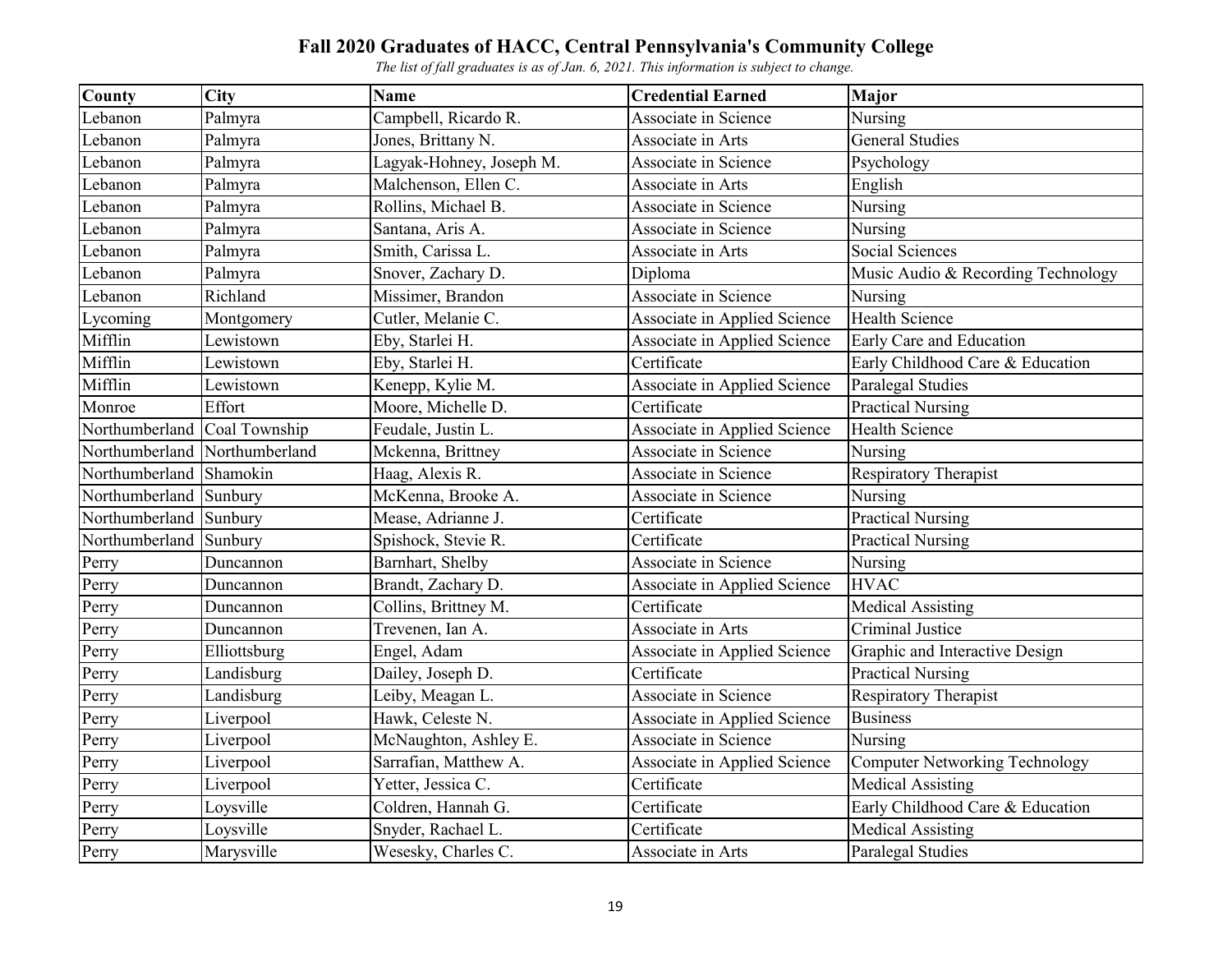| <b>County</b> | <b>City</b>          | <b>Name</b>               | <b>Credential Earned</b>     | Major                                   |
|---------------|----------------------|---------------------------|------------------------------|-----------------------------------------|
| Perry         | Millerstown          | Steele, Anna F.           | Associate in Applied Science | <b>General Studies</b>                  |
| Perry         | New Bloomfield       | Berringer, Kyle L.        | Associate in Science         | Communication                           |
| Perry         | New Bloomfld         | Fraker, Lisa K.           | Associate in Applied Science | <b>General Studies</b>                  |
| Perry         | Newport              | Duck, Harrison R.         | Diploma                      | Welding                                 |
| Perry         | Newport              | Foulkrod, Jeremy L.       | Associate in Applied Science | <b>HVAC</b>                             |
| Perry         | Newport              | McGeary, Ysabel Z.        | Certificate                  | <b>Practical Nursing</b>                |
| Perry         | Newport              | McMullan, Johanna K.      | Associate in Applied Science | Paralegal Studies                       |
| Perry         | Newport              | Weiser, Shawna L.         | Associate in Science         | <b>Business Administration</b>          |
| Perry         | <b>Shermans Dale</b> | Miller, Matthew D.        | Associate in Applied Science | <b>Electrical Technology</b>            |
| Perry         | <b>Shermans Dale</b> | Wagner, Kacie A.          | Certificate                  | <b>Practical Nursing</b>                |
| Perry         | Shermans Dale        | Wagner, Victoria M.       | Certificate                  | <b>Practical Nursing</b>                |
| Philadelphia  | Philadelphia         | Davis, Lenae T.           | Associate in Applied Science | Hospitality and Tourism Management      |
| Schuylkill    | Barnesville          | Schroeder, John           | Associate in Applied Science | <b>Automotive Technology</b>            |
| Schuylkill    | Pine Grove           | Myers, Stacey             | Certificate                  | <b>Practical Nursing</b>                |
| Schuylkill    | Pottsville           | Warner, Brandy K.         | Associate in Arts            | Nursing                                 |
| Schuylkill    | Schuylkill Haven     | Herneisey, Christina M.   | <b>Associate in Science</b>  | Respiratory Therapist                   |
| Schuylkill    | Shenandoah           | Buchanan, Erin M.         | Associate in Science         | Radiologic Technology                   |
| Schuylkill    | <b>Tower City</b>    | Bach, Nathan H.           | Associate in Applied Science | <b>Building Construction Management</b> |
| Schuylkill    | Tower City           | Kemble, Felicia A.        | Associate in Science         | Nursing                                 |
| Schuylkill    | Tremont              | Mercado-Rosario, Heidi A. | Certificate                  | <b>Practical Nursing</b>                |
| Snyder        | Mc Clure             | Fike, Courtney I.         | Associate in Science         | <b>Respiratory Therapist</b>            |
| Snyder        | Middleburg           | Batchelder, Abigail N.    | Associate in Science         | Nursing                                 |
| Snyder        | Selinsgrove          | Lamberson, Katelyn M.     | Associate in Science         | Nursing                                 |
| Snyder        | Selinsgrove          | Long, Anna M.             | Associate in Science         | Nursing                                 |
| Union         | Lewisburg            | Wolfe, Madelyn            | Associate in Applied Science | <b>Business</b>                         |
| York          | <b>Brogue</b>        | Manns, Nathan             | Associate in Science         | Nursing                                 |
| York          | Dallastown           | Adams, Krystal R.         | Associate in Arts            | <b>Business Administration</b>          |
| York          | Dallastown           | Brandt, Aaron M.          | Associate in Science         | Communication                           |
| York          | Dallastown           | Comery, Kiera A.          | Associate in Arts            | Health Care Management                  |
| York          | Dallastown           | Walker, Tamara            | Certificate                  | Professional Bookkeeping                |
| York          | Delta                | Fornoff, Eden G.          | Associate in Arts            | Early Education - Elementary Education  |
| York          | Dillsburg            | Bream, Mackenzie R.       | Associate in Science         | Radiologic Technology                   |
| York          | Dillsburg            | Crawford, Jessica L.      | Certificate                  | <b>Medical Assisting</b>                |
| York          | Dillsburg            | Geisweit, Tim             | Diploma                      | Music Audio & Recording Technology      |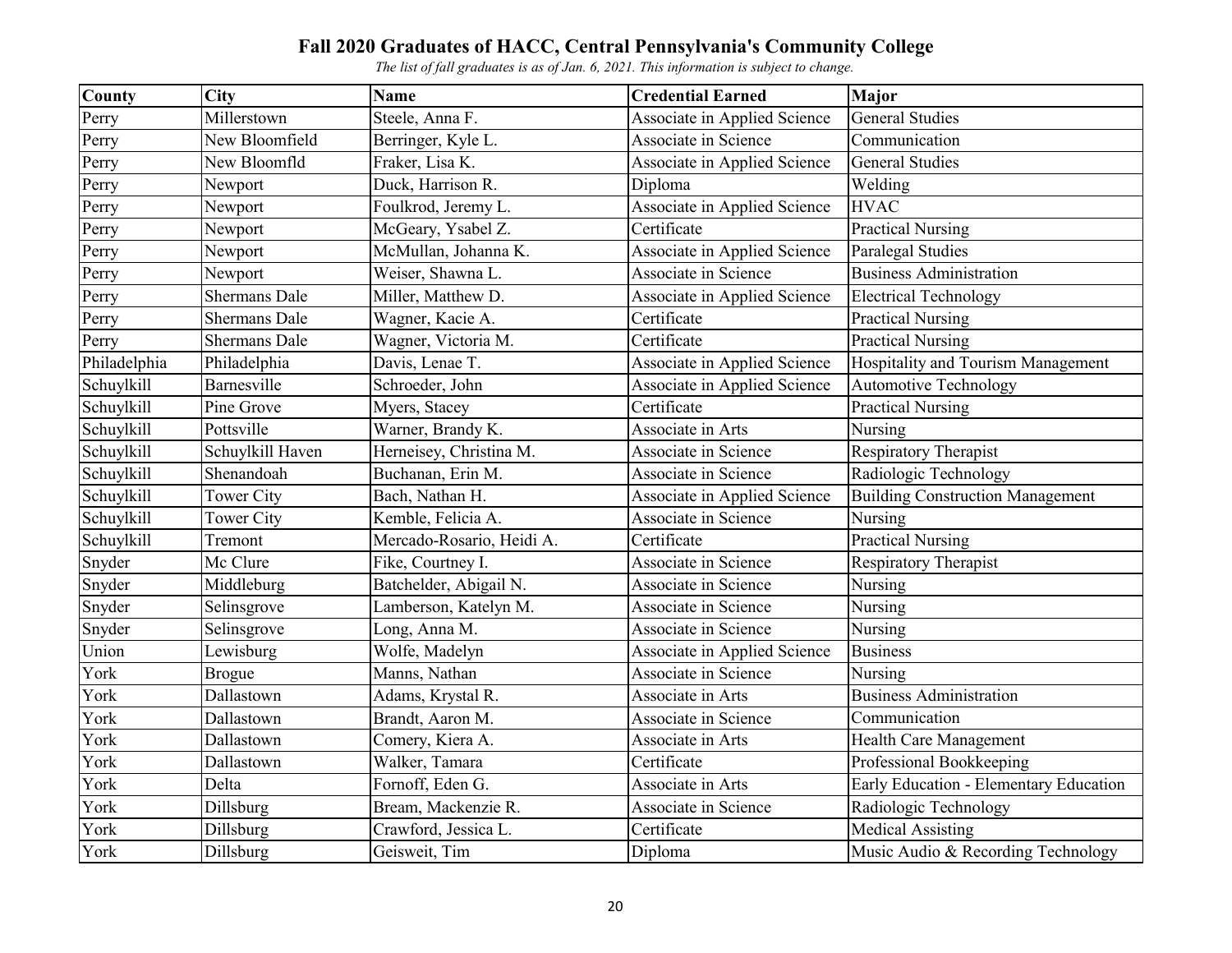| County | <b>City</b>   | <b>Name</b>                        | <b>Credential Earned</b>            | Major                          |
|--------|---------------|------------------------------------|-------------------------------------|--------------------------------|
| York   | Dillsburg     | Hiltz, Kelsey M.                   | Certificate                         | <b>Practical Nursing</b>       |
| York   | Dillsburg     | Holtzman, Brendon R.               | Associate in Arts                   | <b>General Studies</b>         |
| York   | Dillsburg     | John, Kristian                     | Associate in Applied Science        | <b>General Studies</b>         |
| York   | Dillsburg     | Solorzano, Ashley $\overline{J}$ . | Certificate                         | <b>Medical Assisting</b>       |
| York   | Dillsburg     | Van Lierde, Hailey D.              | Associate in Applied Science        | <b>General Studies</b>         |
| York   | Dover         | Arnold, Kathryn J.                 | Associate in Applied Science        | <b>General Studies</b>         |
| York   | Dover         | Aument, Rachel M.                  | Associate in Arts                   | Nursing                        |
| York   | Dover         | Beck, Melissa A.                   | Certificate                         | Welding                        |
| York   | Dover         | Birriel, Stephen L.                | Certificate                         | <b>HVAC</b>                    |
| York   | Dover         | Birriel, Stephen L.                | Associate in Applied Science        | <b>HVAC</b>                    |
| York   | Dover         | Braecklein, Aleah S.               | Associate in Arts                   | Criminal Justice               |
| York   | Dover         | Edwards, Chase R.                  | Associate in Arts                   | Criminal Justice               |
| York   | Dover         | Genco, Anthony M.                  | Associate in Arts                   | <b>Business Administration</b> |
| York   | Dover         | Glatfelter, Tori N.                | Associate in Arts                   | Nursing                        |
| York   | Dover         | Hope, Victoria                     | Associate in Arts                   | Nursing                        |
| York   | Dover         | Irwin, Alexander J.                | Associate in Applied Science        | <b>Electrical Technology</b>   |
| York   | Dover         | Johnson, Dorene D.                 | Associate in Applied Science        | <b>General Studies</b>         |
| York   | Dover         | Jones, Jeannie M.                  | Associate in Arts                   | <b>Business Management</b>     |
| York   | Dover         | Kline, McKenzie                    | Associate in Arts                   | Nursing                        |
| York   | Dover         | Krouse, Haley                      | Associate in Science                | Nursing                        |
| York   | Dover         | McNamee, Danielle L.               | Associate in Arts                   | Nursing                        |
| York   | Dover         | Miller, Madison E.                 | Associate in Science                | Pre-Health Professions         |
| York   | Dover         | Ortiz, Ketzy M.                    | Associate in Science                | <b>Business Administration</b> |
| York   | Dover         | Slyder, Stacia L.                  | Associate in Arts                   | Nursing                        |
| York   | Dover         | Wagaman, Taylor A.                 | Associate in Science                | Nursing                        |
| York   | <b>Etters</b> | Beatty, Brett K.                   | Certificate                         | Welding                        |
| York   | <b>Etters</b> | Bowser, Daniel C.                  | Associate in Applied Science        | Architecture                   |
| York   | Etters        | Coscomb, Joshua B.                 | Associate in Applied Science        | Civil Technology               |
| York   | <b>Etters</b> | Curtis, Molly E.                   | Associate in Science                | Nursing                        |
| York   | <b>Etters</b> | DeLeon, Tyler A.                   | <b>Associate in Applied Science</b> | <b>Human Services</b>          |
| York   | Etters        | Gordon, Tara                       | Associate in Arts                   | <b>Business Administration</b> |
| York   | <b>Etters</b> | Houseman, Archer C.                | Associate in Arts                   | <b>Criminal Justice</b>        |
| York   | Etters        | Langletz, Timothy J.               | Associate in Applied Science        | <b>General Studies</b>         |
| York   | <b>Etters</b> | Massamba, Philandrine N.           | Certificate                         | <b>Medical Assisting</b>       |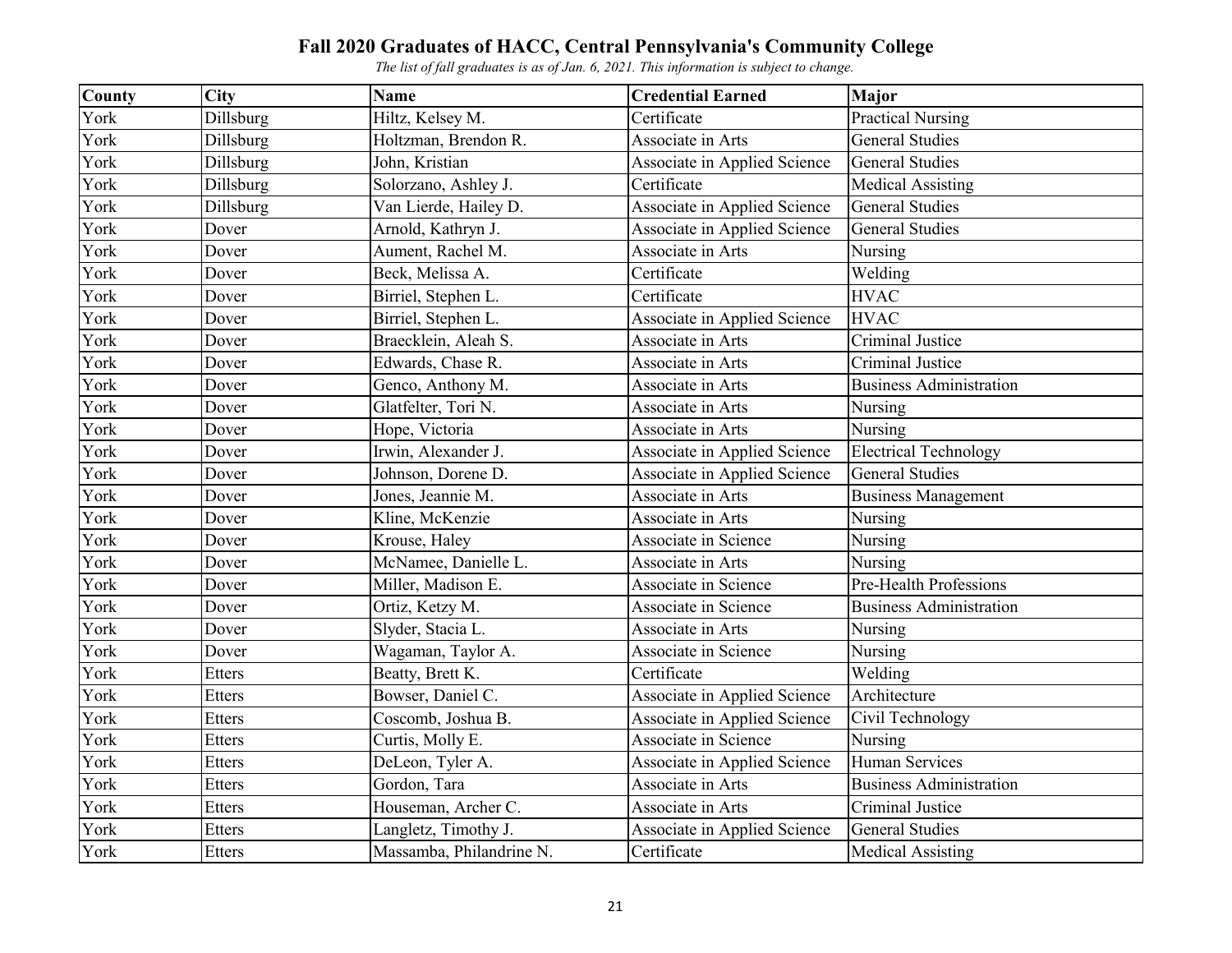| County | <b>City</b>   | <b>Name</b>             | <b>Credential Earned</b>     | Major                                   |
|--------|---------------|-------------------------|------------------------------|-----------------------------------------|
| York   | <b>Etters</b> | Miller, Madison         | Associate in Science         | Radiologic Technology                   |
| York   | <b>Etters</b> | Reams, Allison D.       | Certificate                  | <b>Practical Nursing</b>                |
| York   | Etters        | Sears, Shari L.         | Certificate                  | <b>Practical Nursing</b>                |
| York   | <b>Etters</b> | Williamson, Sydney E.   | Associate in Science         | Nursing                                 |
| York   | <b>Etters</b> | Wilt, Angelique         | Certificate                  | Early Childhood Care & Education        |
| York   | Felton        | Baptista, Jaden J.      | Associate in Applied Science | Web Development & Design                |
| York   | Felton        | Lewis, Quinn A.         | Diploma                      | Music Audio & Recording Technology      |
| York   | Glen Rock     | Sweitzer, Amber L.      | Associate in Arts            | Early Education - Elementary Education  |
| York   | Glenville     | Martin, Taylor N.       | Associate in Science         | Nursing                                 |
| York   | Hallam        | Seitz, Desiree          | Associate in Arts            | Nursing                                 |
| York   | Hanover       | Antonino-Otero, Enrique | Associate in Applied Science | <b>Building Construction Management</b> |
| York   | Hanover       | Christman, Mitchell J.  | Certificate                  | <b>Practical Nursing</b>                |
| York   | Hanover       | Dubas, Montana V.       | Associate in Science         | Nursing                                 |
| York   | Hanover       | Emig, Jody S.           | Associate in Applied Science | <b>General Studies</b>                  |
| York   | Hanover       | Flaherty, Casey M.      | Associate in Applied Science | <b>Business</b>                         |
| York   | Hanover       | Groft, Amber M.         | Certificate                  | <b>Practical Nursing</b>                |
| York   | Hanover       | Haczewski, Sarah E.     | Associate in Arts            | Nursing                                 |
| York   | Hanover       | Hayden, Michele         | Associate in Arts            | Nursing                                 |
| York   | Hanover       | Higgins, Emily R.       | Certificate                  | <b>Medical Assisting</b>                |
| York   | Hanover       | King, Richard P.        | Certificate                  | <b>Medical Assisting</b>                |
| York   | Hanover       | Koller, Paige L.        | Associate in Science         | Communication                           |
| York   | Hanover       | Kopp, Joy L.            | Certificate                  | <b>Medical Assisting</b>                |
| York   | Hanover       | Legore, Dalton J.       | Associate in Arts            | Social Sciences                         |
| York   | Hanover       | Little, Kaileb J.       | Associate in Applied Science | <b>Electrical Technology</b>            |
| York   | Hanover       | Logsdon, John M.        | Associate in Applied Science | Mechatronics                            |
| York   | Hanover       | Lusk, Jennifer N.       | Associate in Science         | Nursing                                 |
| York   | Hanover       | Malkin, Brian D.        | Associate in Arts            | Social Sciences                         |
| York   | Hanover       | McMaster, Hannah        | Associate in Science         | Nursing                                 |
| York   | Hanover       | Senseney, Magdalyn M.   | Associate in Arts            | Nursing                                 |
| York   | Hanover       | Shultz, Jonathan        | Associate in Science         | Math/Computer Science                   |
| York   | Hanover       | Smith, Logan V.         | Associate in Science         | Nursing                                 |
| York   | Hanover       | Stacy, Alison P.        | Associate in Arts            | Paralegal Studies                       |
| York   | Hanover       | Storm, Erin K.          | Associate in Applied Science | <b>Business</b>                         |
| York   | Hanover       | Zeiders, Jeremy         | Associate in Applied Science | <b>HVAC</b>                             |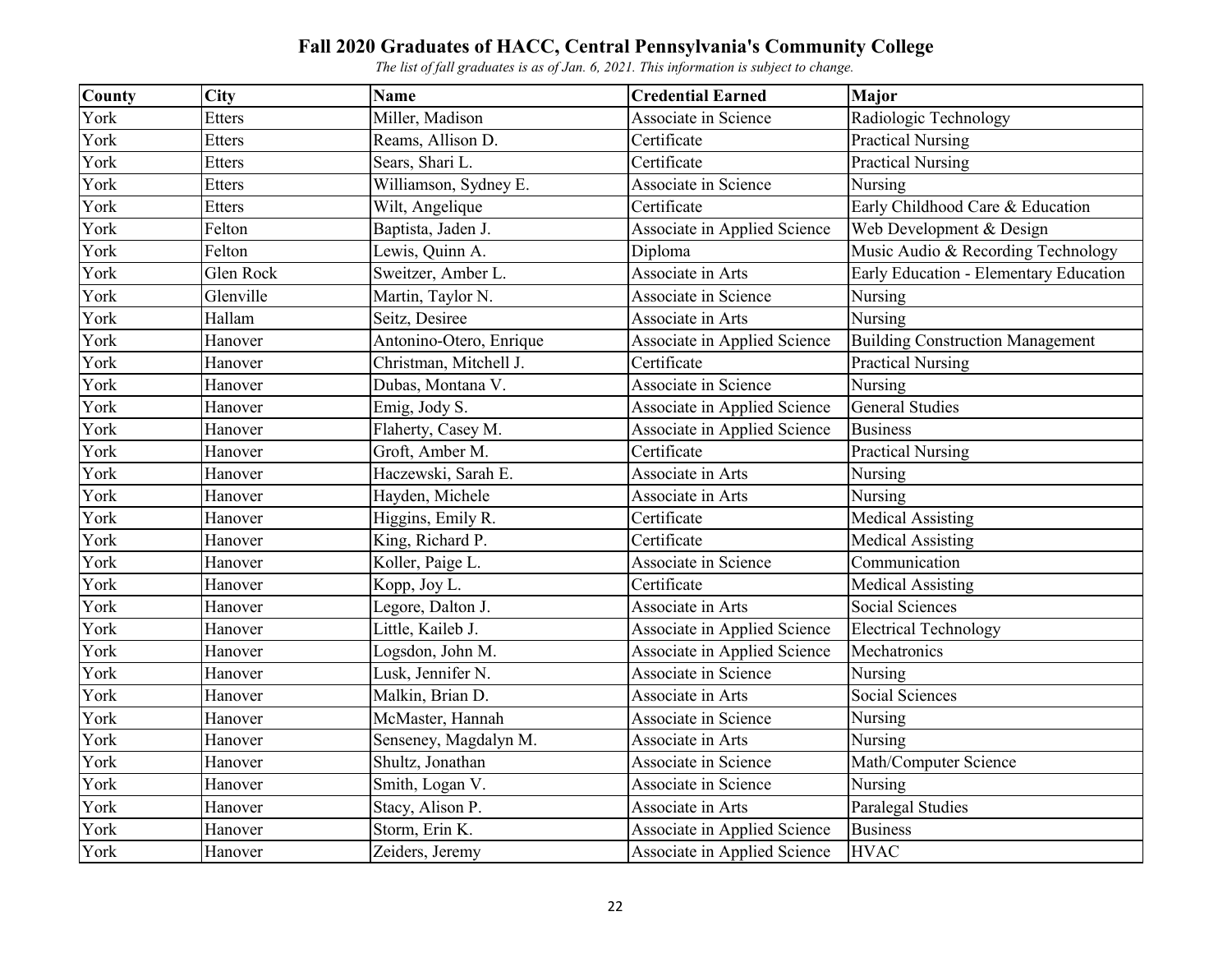| <b>County</b> | <b>City</b>         | <b>Name</b>           | <b>Credential Earned</b>            | Major                                  |
|---------------|---------------------|-----------------------|-------------------------------------|----------------------------------------|
| York          | Jacobus             | Garcia, Laurice A.    | Associate in Science                | Nursing                                |
| York          | Lewisberry          | Augustine, Anthony W. | Associate in Applied Science        | <b>General Studies</b>                 |
| York          | Lewisberry          | Farrow, Alexis M.     | Associate in Applied Science        | <b>General Studies</b>                 |
| York          | Lewisberry          | Glasby, Tiari         | Associate in Science                | Nursing                                |
| York          | Lewisberry          | Holland, Jared L.     | Certificate                         | <b>Electrical Technology</b>           |
| York          | Lewisberry          | Reed, Brittany L.     | Associate in Arts                   | Nursing                                |
| York          | Lewisberry          | Tillinghast, Megan N. | Associate in Applied Science        | <b>Business</b>                        |
| York          | Lewisberry          | Tillinghast, Megan N. | Certificate                         | Professional Bookkeeping               |
| York          | Manchester          | Ahrens, Alisha L.     | Associate in Arts                   | Early Care and Education               |
| York          | Manchester          | Mann, McKenzie N.     | Diploma                             | Gerontology Diploma                    |
| York          | Manchester          | Nguyen, Nghia T.      | Associate in Arts                   | Art                                    |
| York          | Manchester          | Picart, Nicole M.     | Certificate                         | <b>Practical Nursing</b>               |
| York          | New Freedom         | Brasile, Serena G.    | Associate in Arts                   | Early Education - Elementary Education |
| York          | New Freedom         | DeOrnellis, Hailey B. | Associate in Science                | <b>Business Administration</b>         |
| York          | New Freedom         | Johnston, Haley A.    | Associate in Applied Science        | Web Development & Design               |
| York          | New Freedom         | Orwig, Brittany C.    | Associate in Arts                   | Early Education - Elementary Education |
| York          | New Freedom         | Snead, Benjamin G.    | Certificate                         | <b>Practical Nursing</b>               |
| York          | New Freedom         | Thomas, Lucas X.      | Associate in Applied Science        | <b>General Studies</b>                 |
| York          | New Freedom         | Zartman, Sabree E.    | Associate in Science                | Nursing                                |
| York          | Red Lion            | Adkins, Justin M.     | Certificate                         | <b>Paralegal Studies</b>               |
| York          | Red Lion            | Bohn, Margaret        | Associate in Science                | Nursing                                |
| York          | Red Lion            | Formica, Gabriella M. | Associate in Science                | Nursing                                |
| York          | Red Lion            | Goeller, Martin J.    | Certificate                         | <b>HVAC</b>                            |
| York          | Red Lion            | Hinton, Aylexis S.    | Associate in Arts                   | Nursing                                |
| York          | Red Lion            | Leonard, Amanda       | Associate in Arts                   | Nursing                                |
| York          | Red Lion            | Mayaka, Zenah N.      | Certificate                         | <b>Practical Nursing</b>               |
| York          | Red Lion            | McGahan, Dean J.      | Associate in Science                | Math/Computer Science                  |
| York          | Red Lion            | Zagroba, Kaitlyn E.   | Associate in Arts                   | Social Sciences                        |
| York          | Seven Valleys       | McDaniel, Jody A.     | Associate in Applied Science        | Healthcare Management                  |
| York          | Shrewsbury          | Dorn, Erika L.        | Certificate                         | <b>Practical Nursing</b>               |
| York          | Shrewsbury          | Manuel, Amber M.      | <b>Associate in Applied Science</b> | Early Care and Education               |
| York          | <b>Spring Grove</b> | Bentz, Tabitha J.     | Associate in Science                | Nursing                                |
| York          | Spring Grove        | Bower, Rachel D.      | Associate in Applied Science        | <b>Business</b>                        |
| York          | Spring Grove        | Shriver, Amy L.       | Associate in Applied Science        | Healthcare Management                  |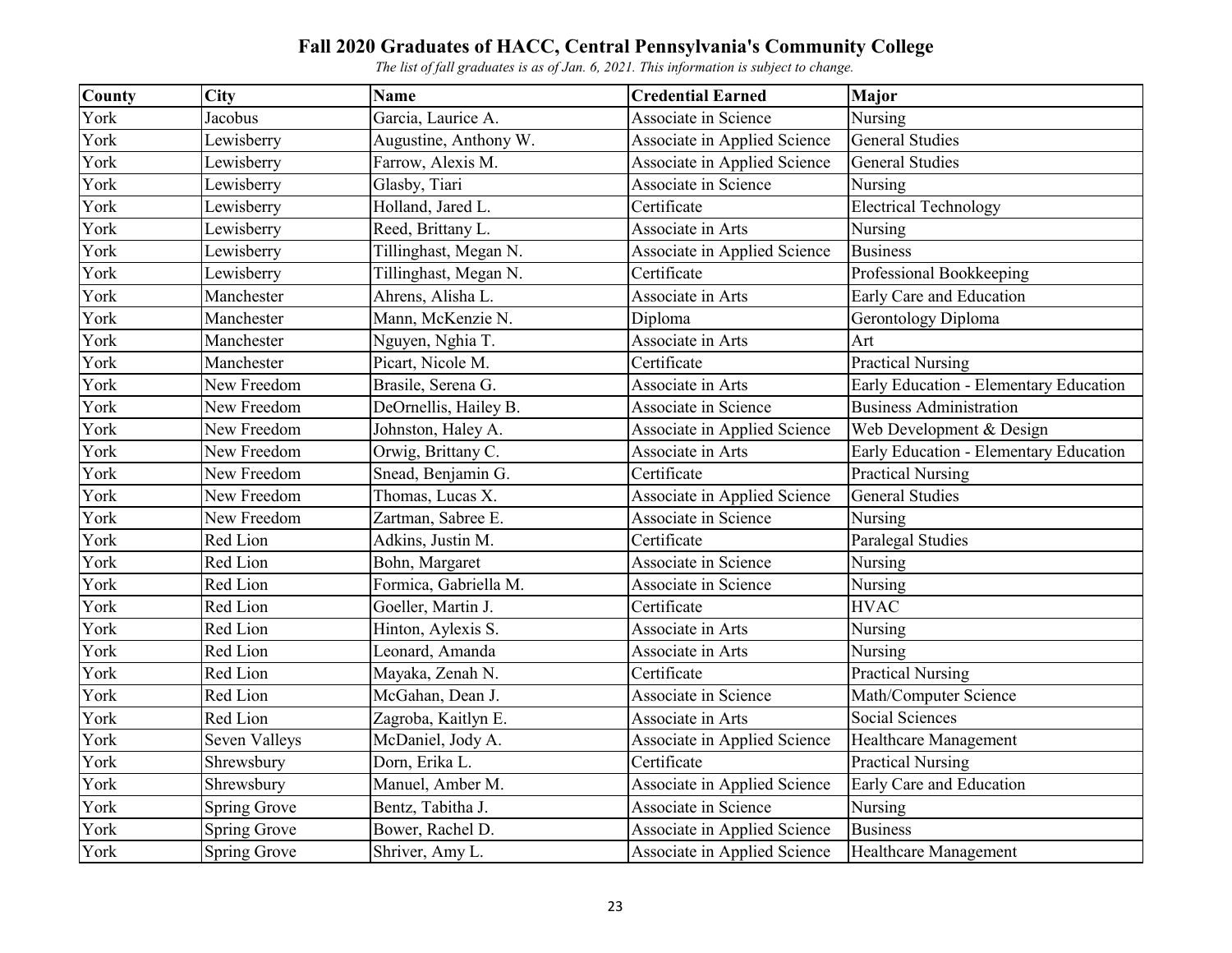| County | <b>City</b>  | <b>Name</b>             | <b>Credential Earned</b>     | <b>Major</b>                           |
|--------|--------------|-------------------------|------------------------------|----------------------------------------|
| York   | Spring Grove | Solis, Pedro            | Associate in Arts            | Art                                    |
| York   | Stewartstown | DeJong, Ryan M.         | Associate in Science         | <b>Respiratory Therapist</b>           |
| York   | Stewartstown | Moore, Hope A.          | Certificate                  | <b>Medical Assisting</b>               |
| York   | Stewartstown | Riggs, Jenna M.         | Certificate                  | <b>Practical Nursing</b>               |
| York   | Stewartstown | Rill, Mariah N.         | Associate in Science         | Nursing                                |
| York   | Windsor      | Prendergast, Logan R.   | Associate in Science         | <b>Business Administration</b>         |
| York   | Wrightsville | Hevener, Rachel         | Associate in Applied Science | <b>General Studies</b>                 |
| York   | Wrightsville | Miller, Tia M.          | Associate in Arts            | Nursing                                |
| York   | Wrightsville | Parente, Jalen D.       | Associate in Science         | Nursing                                |
| York   | Wrightsville | Runkle, Michelle R.     | Associate in Science         | Nursing                                |
| York   | York         | Abdulhaqq, Mukhtar      | Certificate                  | Welding                                |
| York   | York         | Abinleko, Kafayat E.    | Associate in Applied Science | <b>General Studies</b>                 |
| York   | York         | Acosta, Ana M.          | Associate in Arts            | Early Care and Education               |
| York   | York         | Arbogast, Rhaegar T.    | Associate in Arts            | Nursing                                |
| York   | York         | Armour, Barbie L.       | Associate in Arts            | Social Sciences                        |
| York   | York         | Austin, Phillip G.      | Associate in Arts            | Nursing                                |
| York   | York         | Barrett, Emily A.       | Associate in Arts            | Human Services - Career                |
| York   | York         | Bell, Diondre           | Associate in Applied Science | <b>General Studies</b>                 |
| York   | York         | Benedict, Dalton D.     | Associate in Science         | Engineering                            |
| York   | York         | Betz, Kiersten          | Associate in Applied Science | <b>General Studies</b>                 |
| York   | York         | Bleyer, Kaitlyn R.      | Associate in Arts            | Nursing                                |
| York   | York         | Bowers, Katie L.        | Associate in Arts            | Nursing                                |
| York   | York         | Boyer, Joshua E.        | Associate in Arts            | Criminal Justice                       |
| York   | York         | Breon, Ardel            | Associate in Arts            | Nursing                                |
| York   | York         | Checo, Fabiola          | Associate in Applied Science | <b>Human Services</b>                  |
| York   | York         | Chowdhury, Sumahid I.   | Associate in Arts            | Liberal Arts                           |
| York   | York         | Cook, Hope E.           | Associate in Applied Science | <b>General Studies</b>                 |
| York   | York         | Crook, Joel K.          | Associate in Applied Science | <b>HVAC</b>                            |
| York   | York         | Cross, Jeremy N.        | Associate in Arts            | Art                                    |
| York   | York         | Cunningham, Morgan M.   | Certificate                  | Welding                                |
| York   | York         | Day, Courtney N.        | Associate in Arts            | Early Education - Elementary Education |
| York   | York         | De Los Santos, Erick R. | Associate in Applied Science | <b>Computer Networking Technology</b>  |
| York   | York         | Dinh, Phu               | Associate in Science         | Mathematics                            |
| York   | York         | Dudko, Oksana           | Associate in Science         | <b>Business Administration</b>         |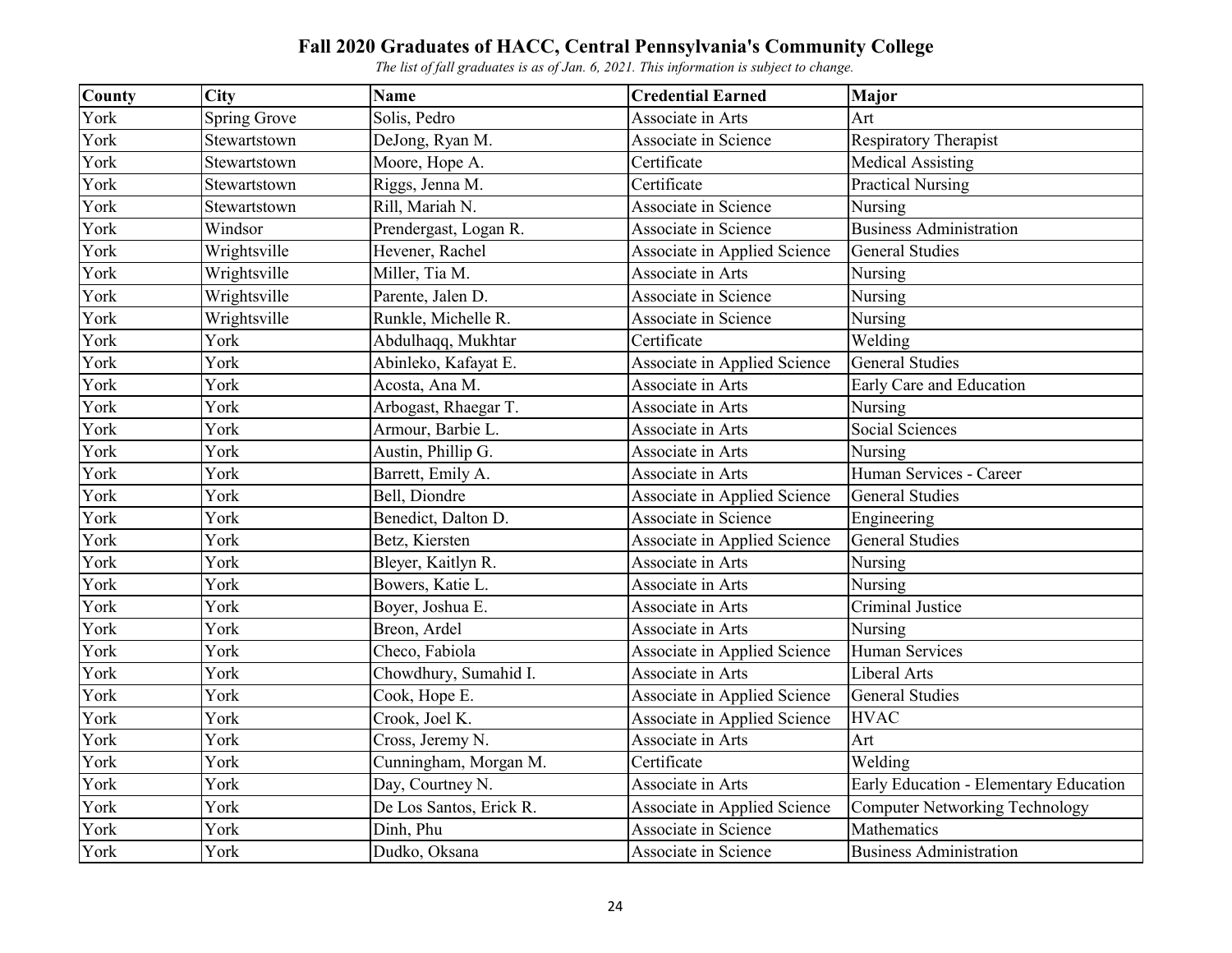| County | <b>City</b> | <b>Name</b>              | <b>Credential Earned</b>            | <b>Major</b>                        |
|--------|-------------|--------------------------|-------------------------------------|-------------------------------------|
| York   | York        | Ehrhart, Julie           | Certificate                         | <b>Practical Nursing</b>            |
| York   | York        | Eisenberger, Luke S.     | <b>Associate in Applied Science</b> | <b>HVAC</b>                         |
| York   | York        | Elhussien, Ahmed I.      | Associate in Applied Science        | <b>Computer Information Systems</b> |
| York   | York        | Elias, Luis M.           | Associate in Applied Science        | <b>General Studies</b>              |
| York   | York        | Fernandez, Joyce M.      | Associate in Applied Science        | Fire Science Technology             |
| York   | York        | Frock, Melony R.         | Associate in Arts                   | Criminal Justice                    |
| York   | York        | Garas, Safaa S.          | Associate in Arts                   | Nursing                             |
| York   | York        | Garcia, Daniel L.        | Associate in Applied Science        | <b>Automotive Technology</b>        |
| York   | York        | Gillio, Corey J.         | Associate in Science                | <b>Business Administration</b>      |
| York   | York        | Godfrey, Melissa M.      | Associate in Arts                   | Nursing                             |
| York   | York        | Gomes, Maria Silvia D.   | Associate in Applied Science        | Wellness and Health Promotion       |
| York   | York        | Green, LaTonya R.        | Associate in Science                | <b>Health Science</b>               |
| York   | York        | Hassan, Fatma            | Associate in Science                | <b>Biology</b>                      |
| York   | York        | Hempfing, Lisa M.        | Associate in Arts                   | Nursing                             |
| York   | York        | Hernandez, Sheyla        | Associate in Arts                   | <b>Business Studies</b>             |
| York   | York        | Hidalgo, Jason A.        | Diploma                             | Architecture                        |
| York   | York        | Hinton, Bakari           | Associate in Arts                   | Art                                 |
| York   | York        | Hollinger, Kate M.       | Certificate                         | <b>Practical Nursing</b>            |
| York   | York        | Holtzman, Donald E.      | Associate in Science                | Respiratory Therapist               |
| York   | York        | Huber, Karlie N.         | Certificate                         | <b>Practical Nursing</b>            |
| York   | York        | Huntsberry, Courtney L.  | Associate in Arts                   | Criminal Justice                    |
| York   | York        | Hurtado, Daniela         | Associate in Arts                   | Human Services - Career             |
| York   | York        | Hussman, Megan L.        | Associate in Arts                   | Social Sciences                     |
| York   | York        | Ilko, John W.            | Associate in Science                | Engineering                         |
| York   | York        | Jamison, Kleisha L.      | Associate in Arts                   | Criminal Justice                    |
| York   | York        | Janicki, Brandi L.       | Associate in Applied Science        | <b>Business</b>                     |
| York   | York        | Jones, Amber             | Associate in Arts                   | Psychology                          |
| York   | York        | Malik, Tasniima Y.       | Certificate                         | <b>Practical Nursing</b>            |
| York   | York        | Maloney, Stacy A.        | Associate in Arts                   | Nursing                             |
| York   | York        | Maradiaga, Julio A.      | Associate in Science                | <b>Business Administration</b>      |
| York   | York        | Markle, Timothy T.       | Associate in Applied Science        | <b>General Studies</b>              |
| York   | York        | McCormick, Samantha A.   | Associate in Applied Science        | <b>Business</b>                     |
| York   | York        | Merced, Virginia R.      | Associate in Arts                   | Criminal Justice                    |
| York   | York        | Merced-Andino, Alexandra | Associate in Arts                   | Nursing                             |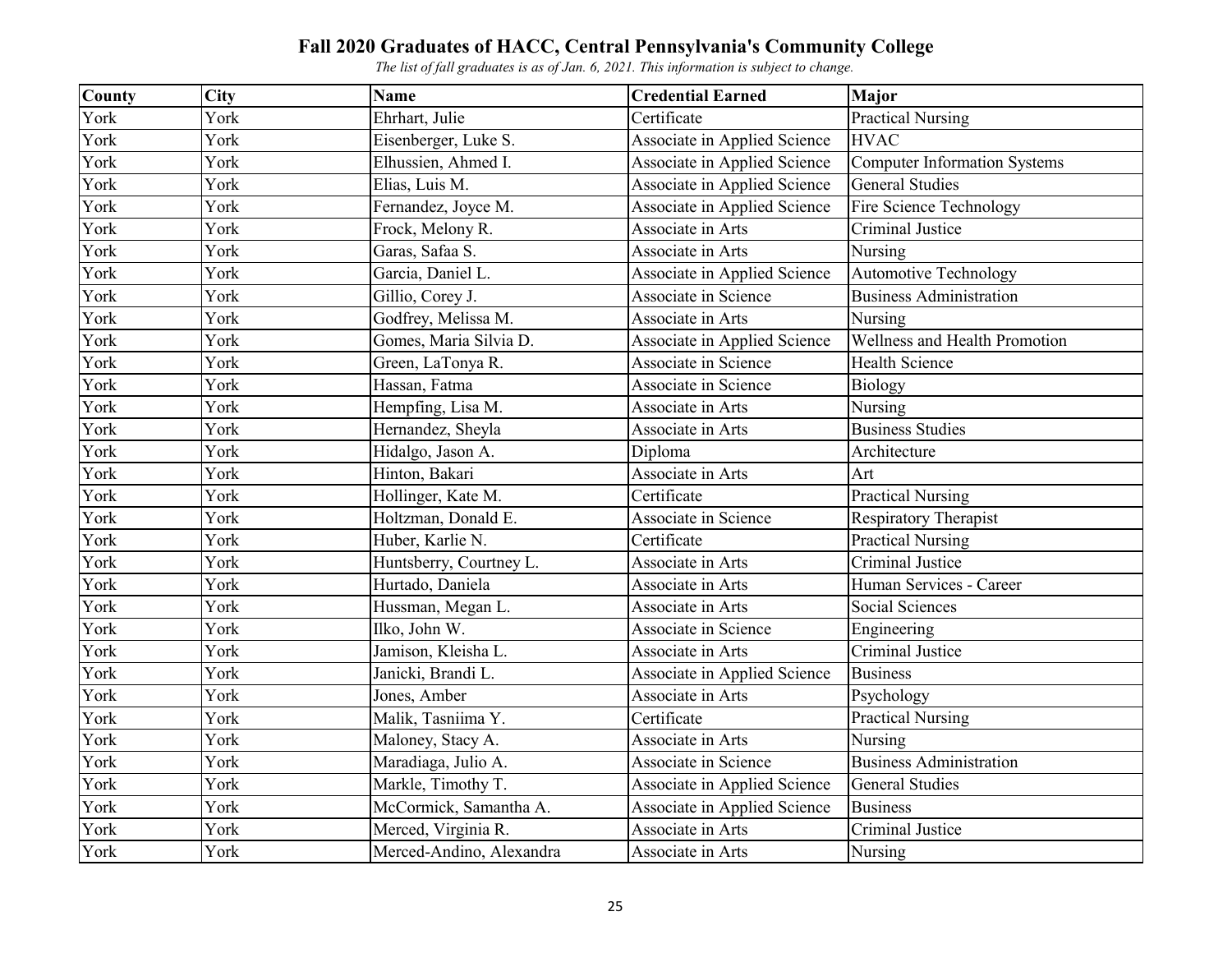| County | <b>City</b> | <b>Name</b>                  | <b>Credential Earned</b>            | Major                                   |
|--------|-------------|------------------------------|-------------------------------------|-----------------------------------------|
| York   | York        | Merson, Alex C.              | Certificate                         | <b>Building Construction Management</b> |
| York   | York        | Myers, Raegan L.             | Associate in Arts                   | Criminal Justice                        |
| York   | York        | Niazi, Hooman                | Certificate                         | Web Development & Design                |
| York   | York        | Orr, Alethea R.              | Certificate                         | <b>Practical Nursing</b>                |
| York   | York        | Perago, Michael              | Certificate                         | <b>Liberal Studies</b>                  |
| York   | York        | Perry, Courtney L.           | Associate in Arts                   | Nursing                                 |
| York   | York        | Peyser, Eleanor G.           | Associate in Arts                   | Hospitality and Tourism Management      |
| York   | York        | Powell, Michelle             | Associate in Applied Science        | <b>General Studies</b>                  |
| York   | York        | Probert, Abbey E.            | Associate in Applied Science        | <b>General Studies</b>                  |
| York   | York        | Robinson, Matt D.            | Associate in Science                | Respiratory Therapist                   |
| York   | York        | Rodriguez Casillas, JayHarry | Associate in Arts                   | <b>Business Administration</b>          |
| York   | York        | Rojas Guzman, Sandra J.      | Associate in Arts                   | Liberal Arts                            |
| York   | York        | Saracutu, Ciprian I.         | Associate in Arts                   | <b>Business Studies</b>                 |
| York   | York        | Shaffer, Mark D.             | Associate in Applied Science        | <b>Building Construction Management</b> |
| York   | York        | Shane, Teghan S.             | Certificate                         | Welding                                 |
| York   | York        | Sipe, Morgan                 | Associate in Applied Science        | <b>General Studies</b>                  |
| York   | York        | Slavin, Edward K.            | Associate in Applied Science        | <b>Business</b>                         |
| York   | York        | Spadafora, Nicholas J.       | Associate in Arts                   | Criminal Justice                        |
| York   | York        | Stagg, Margaret A.           | Associate in Arts                   | Psychology                              |
| York   | York        | Stauffer, Ian M.             | Associate in Arts                   | Philosophy                              |
| York   | York        | Suarez, Carlie D.            | Associate in Arts                   | Nursing                                 |
| York   | York        | Townes, Mona L.              | <b>Associate in Applied Science</b> | <b>General Studies</b>                  |
| York   | York        | Townsell, Shahada            | Associate in Applied Science        | <b>General Studies</b>                  |
| York   | York        | Trembly, Emily N.            | Associate in Applied Science        | <b>General Studies</b>                  |
| York   | York        | Turner, Tyler N.             | Associate in Applied Science        | Web Development & Design                |
| York   | York        | Watts, Danayiah T.           | Certificate                         | <b>Practical Nursing</b>                |
| York   | York        | Weaver, Ryan                 | Associate in Science                | Engineering                             |
| York   | York        | Weitkamp, Cierra J.          | Associate in Science                | Nursing                                 |
| York   | York        | Whitacre, Anca               | Associate in Arts                   | Nursing                                 |
| York   | York        | Ynfante, Genesis             | Associate in Arts                   | <b>Social Services</b>                  |
| York   | York        | Yohe, Tiffany A.             | Certificate                         | <b>Practical Nursing</b>                |
| York   | York        | Zaki, Mena E.                | Associate in Applied Science        | <b>Computer Information Systems</b>     |
| York   | York        | Zaki, Mena E.                | Associate in Applied Science        | <b>General Studies</b>                  |
| York   | York Haven  | Bockelkamp, Emily K.         | Associate in Arts                   | <b>General Studies</b>                  |